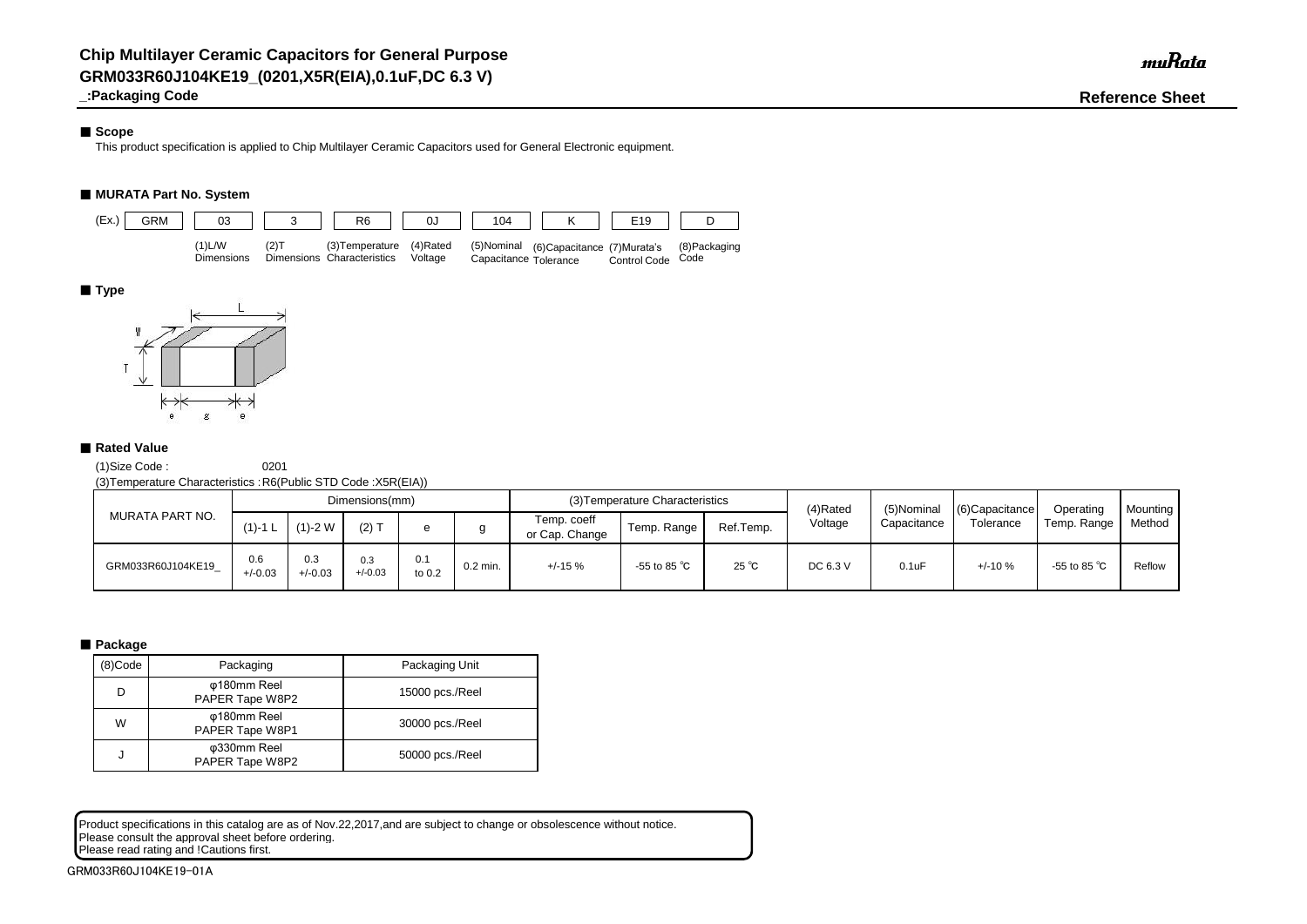# ■ Specifications and Test Methods

| No.            | Item                                            |         | Specification                                              | Test Method (Ref. Standard: JIS C 5101, IEC60384)                                                                                                                                                                                                                                                                                                                                                                                                                            |  |  |  |  |  |  |
|----------------|-------------------------------------------------|---------|------------------------------------------------------------|------------------------------------------------------------------------------------------------------------------------------------------------------------------------------------------------------------------------------------------------------------------------------------------------------------------------------------------------------------------------------------------------------------------------------------------------------------------------------|--|--|--|--|--|--|
| $\overline{1}$ | <b>Rated Voltage</b>                            |         | Shown in Rated value.                                      | The rated voltage is defined as the maximum voltage which may be applied continuously to the capacitor.                                                                                                                                                                                                                                                                                                                                                                      |  |  |  |  |  |  |
|                |                                                 |         |                                                            | When AC voltage is superimposed on DC voltage, V <sup>P-P</sup> or V <sup>O-P</sup> , whichever is larger, should be maintained<br>within the rated voltage range.                                                                                                                                                                                                                                                                                                           |  |  |  |  |  |  |
|                | 2 Appearance                                    |         | No defects or abnormalities.                               | Visual inspection.                                                                                                                                                                                                                                                                                                                                                                                                                                                           |  |  |  |  |  |  |
|                | 3 Dimension                                     |         | Shown in Rated value.                                      | Using Measuring instrument of dimension.                                                                                                                                                                                                                                                                                                                                                                                                                                     |  |  |  |  |  |  |
|                | 4 Voltage Proof                                 |         | No defects or abnormalities.                               | <b>Measurement Point:</b><br>Between the terminations<br>Test Voltage :<br>250% of the rated voltage<br>Applied Time:<br>1s to 5s<br>Charge/Discharge Current: 50mA max.                                                                                                                                                                                                                                                                                                     |  |  |  |  |  |  |
|                | 5   Insulation Resistance(I.R.)                 |         | More than $50\Omega \cdot F$                               | Measurement Temperature: Room Temperature<br><b>Measurement Point:</b><br>Between the terminations<br>Measurement Voltage :<br><b>Rated Voltage</b><br>Charging Time:<br>1 <sub>min</sub><br>Charge/Discharge Current: 50mA max.                                                                                                                                                                                                                                             |  |  |  |  |  |  |
|                | 6 Capacitance<br>Shown in Rated value.          |         |                                                            | Measurement Temperature: Room Temperature<br>Measurement Frequency : 1.0+/-0.1kHz<br>Measurement Voltage: 0.5+/-0.1 Vrms                                                                                                                                                                                                                                                                                                                                                     |  |  |  |  |  |  |
| $\overline{7}$ | Q or Dissipation Factor (D.F.)                  |         | DF:0.1 max.                                                | Measurement Temperature : Room Temperature<br>Measurement Frequency : 1.0+/-0.1kHz<br>Measurement Voltage: 0.5+/-0.1Vrms                                                                                                                                                                                                                                                                                                                                                     |  |  |  |  |  |  |
|                | 8 Capacitance<br>Temperature<br>Characteristics | No bias | Within +/-15%<br>$(-55^{\circ}C \text{ to } +85^{\circ}C)$ | The capacitance change should be measured after 5 minutes at each specified temperature stage.<br>Capacitance value as a reference is the value in "*" marked step.                                                                                                                                                                                                                                                                                                          |  |  |  |  |  |  |
|                |                                                 |         |                                                            | Measurement Voltage :<br>Less than 1.0Vrms (Refer to the individual data sheet)<br>Temperature(°C)<br>Applying Voltage<br>Step<br>Reference Temp. +/-2<br>$\overline{1}$<br>Min. Operating Temp. +/-3<br>$\overline{2}$<br>Reference Temp. +/-2<br>No bias<br>$3 *$<br>Max. Operating Temp. ±3<br>4<br>5<br>Reference Temp. +/-2<br>Perform a heat treatment at 150+0/-10°C for 1hour and then let sit for 24+/-2hours at room temperature, then measure.<br>Pre-treatment : |  |  |  |  |  |  |
|                |                                                 |         |                                                            |                                                                                                                                                                                                                                                                                                                                                                                                                                                                              |  |  |  |  |  |  |

muRata

| acitor.                                 |  |
|-----------------------------------------|--|
| tained                                  |  |
|                                         |  |
|                                         |  |
|                                         |  |
|                                         |  |
|                                         |  |
|                                         |  |
|                                         |  |
|                                         |  |
|                                         |  |
|                                         |  |
|                                         |  |
|                                         |  |
|                                         |  |
|                                         |  |
|                                         |  |
|                                         |  |
|                                         |  |
|                                         |  |
|                                         |  |
|                                         |  |
|                                         |  |
|                                         |  |
|                                         |  |
|                                         |  |
|                                         |  |
|                                         |  |
|                                         |  |
|                                         |  |
|                                         |  |
|                                         |  |
|                                         |  |
|                                         |  |
|                                         |  |
|                                         |  |
|                                         |  |
|                                         |  |
|                                         |  |
|                                         |  |
| ours at room temperature, then measure. |  |
|                                         |  |
|                                         |  |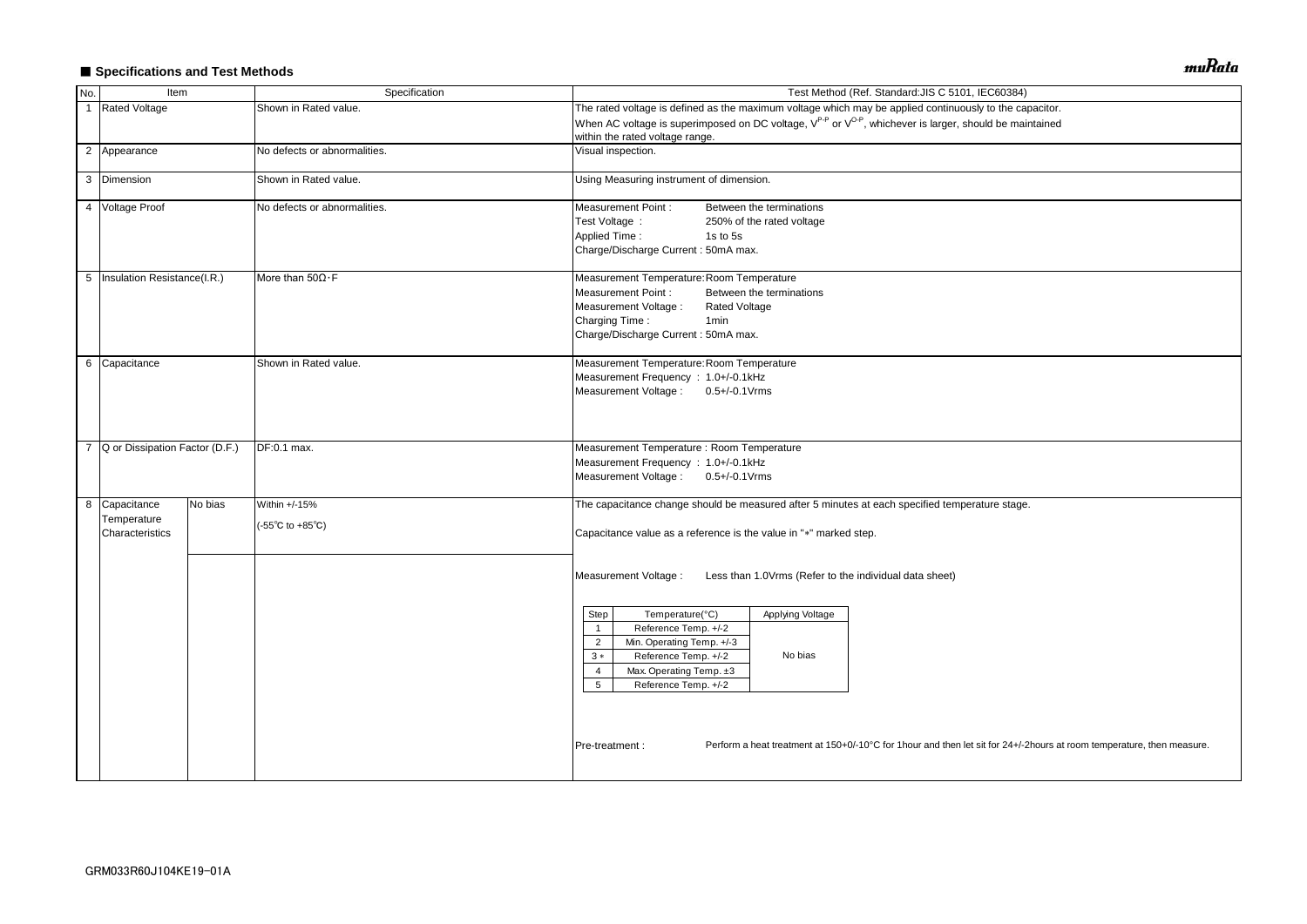| No. | Item                 |             | Specification                                                      |                           |                                                            |                    |                                                            | Test Method (Ref. Standard: JIS C 5101, IEC60384)                                                                     |  |  |  |
|-----|----------------------|-------------|--------------------------------------------------------------------|---------------------------|------------------------------------------------------------|--------------------|------------------------------------------------------------|-----------------------------------------------------------------------------------------------------------------------|--|--|--|
| 9   | Adhesive Strength of |             | No removal of the terminations or other defect should occur.       |                           | Solder the capacitor on the test substrate shown in Fig.3. |                    |                                                            |                                                                                                                       |  |  |  |
|     | Termination          |             |                                                                    | Applied Force:            |                                                            | 2N                 |                                                            |                                                                                                                       |  |  |  |
|     |                      |             |                                                                    |                           |                                                            | $10+/-1$ s         |                                                            |                                                                                                                       |  |  |  |
|     |                      |             |                                                                    | Holding Time:             |                                                            |                    |                                                            |                                                                                                                       |  |  |  |
|     |                      |             |                                                                    | <b>Applied Direction:</b> |                                                            |                    |                                                            | In parallel with the test substrate and vertical with the capacitor side                                              |  |  |  |
|     | 10 Vibration         | Appearance  | No defects or abnormalities.                                       |                           | Solder the capacitor on the test substrate shown in Fig.3. |                    |                                                            |                                                                                                                       |  |  |  |
|     |                      |             |                                                                    | Kind of Vibration:        |                                                            |                    | A simple harmonic motion 10Hz to 55Hz to 10Hz              |                                                                                                                       |  |  |  |
|     |                      | Capacitance | Within the specified initial value.                                | Vibration Time:           |                                                            | 1 <sub>min</sub>   |                                                            |                                                                                                                       |  |  |  |
|     |                      |             |                                                                    | Total Amplitude:          |                                                            | 1.5 <sub>mm</sub>  |                                                            |                                                                                                                       |  |  |  |
|     |                      | Q or D.F.   | Within the specified initial value.                                |                           |                                                            |                    |                                                            | This motion should be applied for a period of 2hours in each 3 mutually perpendicular directions(total of 6hours).    |  |  |  |
|     |                      |             |                                                                    |                           |                                                            |                    |                                                            |                                                                                                                       |  |  |  |
|     | 11 Substrate         | Appearance  | No defects or abnormalities.                                       |                           | Solder the capacitor on the test substrate shown in Fig.1. |                    |                                                            |                                                                                                                       |  |  |  |
|     | <b>Bending Test</b>  |             |                                                                    |                           | Pressurization Method:                                     | Shown in Fig.2.    |                                                            |                                                                                                                       |  |  |  |
|     |                      | Capacitance | Within +/-10%                                                      | Flexure :                 |                                                            | 1 <sub>mm</sub>    |                                                            |                                                                                                                       |  |  |  |
|     |                      | Change      |                                                                    | Holding Time:             |                                                            | $5 + (-1s)$        |                                                            |                                                                                                                       |  |  |  |
|     |                      |             |                                                                    |                           |                                                            |                    |                                                            |                                                                                                                       |  |  |  |
|     |                      |             |                                                                    | Soldering Method:         |                                                            | Reflow soldering   |                                                            |                                                                                                                       |  |  |  |
|     | 12 Solderability     |             | 95% of the terminations is to be soldered evenly and continuously. |                           | Test Method:                                               | Solder bath method |                                                            |                                                                                                                       |  |  |  |
|     |                      |             |                                                                    | Flux:                     |                                                            |                    | Solution of rosin ethanol 25(mass)%                        |                                                                                                                       |  |  |  |
|     |                      |             |                                                                    | Preheat:                  |                                                            |                    | 80°C to 120°C, 10s to 30s                                  |                                                                                                                       |  |  |  |
|     |                      |             |                                                                    | Solder:                   |                                                            |                    | Sn-3.0Ag-0.5Cu(Lead Free Solder)                           |                                                                                                                       |  |  |  |
|     |                      |             |                                                                    | Test Temp.:               |                                                            | $245 + (-5)$ °C    |                                                            |                                                                                                                       |  |  |  |
|     |                      |             |                                                                    | Test Time:                |                                                            | $2 + (-0.5s)$      |                                                            |                                                                                                                       |  |  |  |
|     |                      |             |                                                                    |                           |                                                            |                    |                                                            |                                                                                                                       |  |  |  |
|     | 13 Resistance        | Appearance  | No defects or abnormalities.                                       | Test Method:              |                                                            | Solder bath method |                                                            |                                                                                                                       |  |  |  |
|     | to Soldering         |             |                                                                    | Solder:                   |                                                            |                    | Sn-3.0Ag-0.5Cu(Lead Free Solder)                           |                                                                                                                       |  |  |  |
|     | Heat                 | Capacitance | Within +/-7.5%                                                     | Solder Temp.:             |                                                            | $270 + (-5)$ °C    |                                                            |                                                                                                                       |  |  |  |
|     |                      | Change      |                                                                    | Test Time:                |                                                            | $10+/-0.5s$        |                                                            |                                                                                                                       |  |  |  |
|     |                      | Q or D.F.   | Within the specified initial value.                                |                           | Preheat Temp.:                                             |                    | 120°C to 150°C                                             |                                                                                                                       |  |  |  |
|     |                      |             |                                                                    | Preheat Time:             |                                                            | 1min               |                                                            |                                                                                                                       |  |  |  |
|     |                      | .R.         | Within the specified initial value.                                |                           |                                                            |                    |                                                            |                                                                                                                       |  |  |  |
|     |                      |             |                                                                    | Pre-treatment :           |                                                            |                    |                                                            | Perform a heat treatment at 150+0/-10°C for 1hour and then let sit for 24+/-2hours at room temperature, then measure. |  |  |  |
|     |                      | Voltage     | No defects.                                                        | Post-treatment :          |                                                            |                    | Let sit for 24+/-2hours at room temperature, then measure. |                                                                                                                       |  |  |  |
|     |                      | Proof       |                                                                    |                           |                                                            |                    |                                                            |                                                                                                                       |  |  |  |
|     |                      |             |                                                                    |                           |                                                            |                    |                                                            |                                                                                                                       |  |  |  |
|     | 14 Temperature       | Appearance  | No defects or abnormalities.                                       |                           | Solder the capacitor on the test substrate shown in Fig.3. |                    |                                                            |                                                                                                                       |  |  |  |
|     | Sudden               |             |                                                                    | Cycles :                  |                                                            | 5 cycles           |                                                            |                                                                                                                       |  |  |  |
|     | Change               |             | Capacitance Within +/-7.5%                                         |                           |                                                            |                    |                                                            |                                                                                                                       |  |  |  |
|     |                      | Change      |                                                                    | Step                      | Temperature( $\overline{c}$ )                              |                    | Time (min)                                                 |                                                                                                                       |  |  |  |
|     |                      | Q or D.F.   | Within the specified initial value.                                |                           | Min.Operating Temp. +0/-3                                  |                    | $30 + (-3)$                                                |                                                                                                                       |  |  |  |
|     |                      |             |                                                                    | $\overline{2}$            | Reference Temp.                                            |                    | $2$ to $3$                                                 |                                                                                                                       |  |  |  |
|     |                      | I.R.        | Within the specified initial value.                                | 3                         | Max Operating Temp. +3/-0                                  |                    | $30 + (-3)$                                                |                                                                                                                       |  |  |  |
|     |                      |             |                                                                    | 4                         | Reference Temp.                                            |                    | $2$ to $3$                                                 |                                                                                                                       |  |  |  |
|     |                      |             |                                                                    |                           |                                                            |                    |                                                            |                                                                                                                       |  |  |  |
|     |                      | Voltage     | No defects.                                                        |                           |                                                            |                    |                                                            |                                                                                                                       |  |  |  |
|     |                      | Proof       |                                                                    | Pre-treatment :           |                                                            |                    |                                                            | Perform a heat treatment at 150+0/-10°C for 1hour and then let sit for 24+/-2hours at room temperature, then measure. |  |  |  |
|     |                      |             |                                                                    | Post-treatment:           |                                                            |                    |                                                            | Let sit for 24+/-2hours at room temperature, then measure.                                                            |  |  |  |
|     |                      |             |                                                                    |                           |                                                            |                    |                                                            |                                                                                                                       |  |  |  |
|     |                      |             |                                                                    |                           |                                                            |                    |                                                            |                                                                                                                       |  |  |  |

muRata

| al of 6hours).                          |
|-----------------------------------------|
|                                         |
|                                         |
|                                         |
|                                         |
|                                         |
|                                         |
|                                         |
|                                         |
|                                         |
|                                         |
|                                         |
|                                         |
|                                         |
|                                         |
|                                         |
|                                         |
|                                         |
|                                         |
|                                         |
|                                         |
|                                         |
|                                         |
| ours at room temperature, then measure. |
|                                         |
|                                         |
|                                         |
|                                         |
|                                         |
|                                         |
|                                         |
|                                         |
|                                         |
|                                         |
|                                         |
|                                         |
| ours at room temperature, then measure. |
|                                         |
|                                         |
|                                         |
|                                         |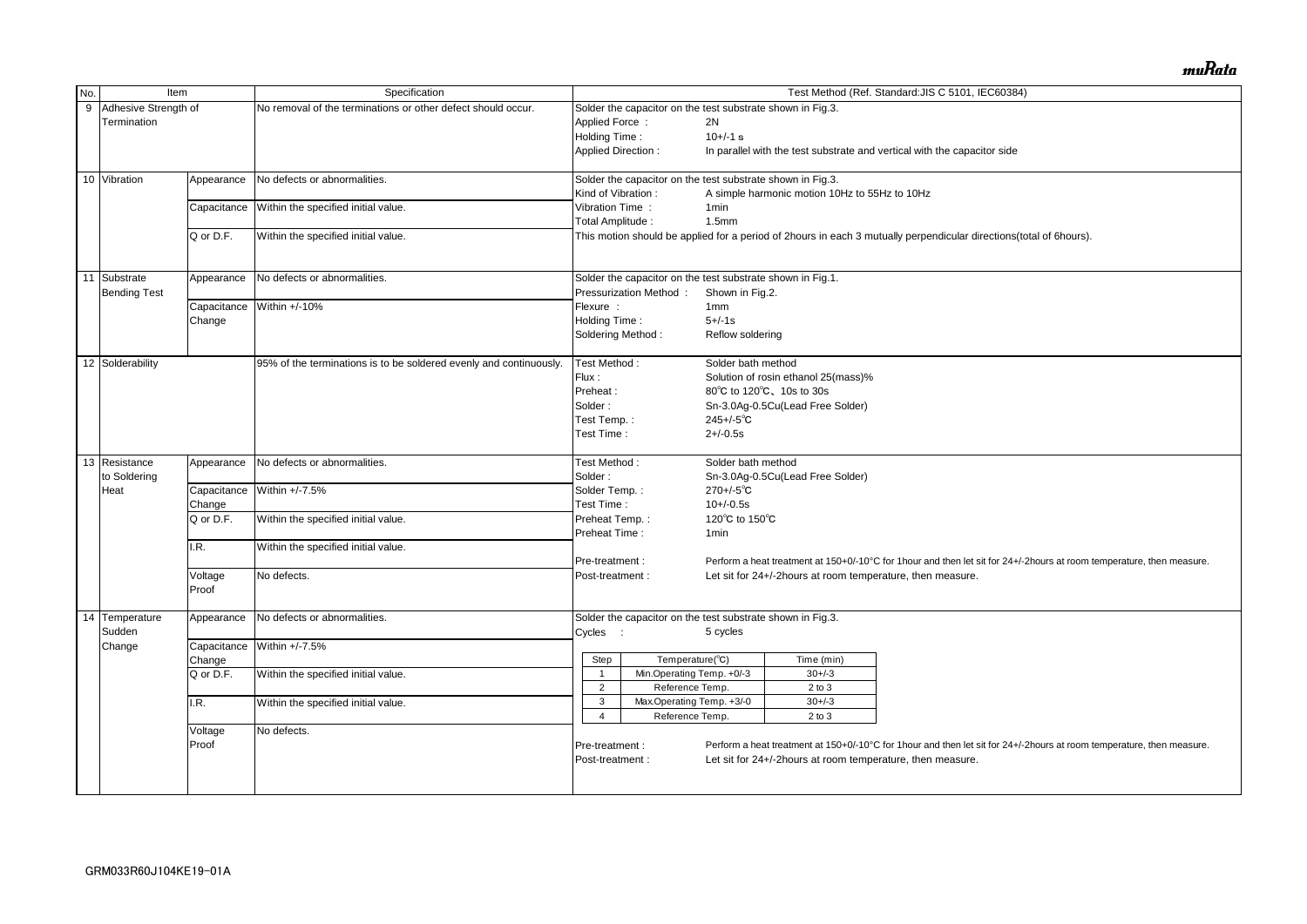| Test Method (Ref. Standard: JIS C 5101, IEC60384)                                                                       | Specification                                             | Item                                | No. |
|-------------------------------------------------------------------------------------------------------------------------|-----------------------------------------------------------|-------------------------------------|-----|
| Solder the capacitor on the test substrate shown in Fig.3.                                                              | No defects or abnormalities.                              | 15 High<br>Appearance               |     |
| $40 + (-2)^\circ \text{C}$<br>Test Temperature :                                                                        |                                                           | Temperature                         |     |
| Test Humidity:<br>90%RH to 95%RH                                                                                        | Within +/-12.5%                                           | <b>High Humidity</b><br>Capacitance |     |
| Test Time:<br>$500+/-12h$                                                                                               |                                                           | (Steady)<br>Change                  |     |
| Test Voltage :<br><b>Rated Voltage</b>                                                                                  | DF:0.2 max.                                               | Q or D.F.                           |     |
| Charge/Discharge Current: 50mA max.                                                                                     |                                                           |                                     |     |
|                                                                                                                         | More than 500MΩ or 12.5Ω $\cdot$ F (Whichever is smaller) | I.R.                                |     |
| Perform a heat treatment at 150+0/-10°C for 1 hour and then let sit for 24+/-<br>Pre-treatment:                         |                                                           |                                     |     |
| Perform a heat treatment at 150+0/-10°C for 1 hour and then let sit for 24+/-2<br>Post-treatment:                       |                                                           |                                     |     |
|                                                                                                                         |                                                           |                                     |     |
|                                                                                                                         | No defects or abnormalities.                              |                                     |     |
|                                                                                                                         |                                                           |                                     |     |
| Test Time:<br>$1000 + (-12h)$                                                                                           | Within +/-12.5%                                           | Capacitance                         |     |
| Test Voltage :<br>150% of the rated voltage                                                                             |                                                           | Change                              |     |
| Charge/Discharge Current: 50mA max.                                                                                     | DF:0.2 max.                                               | Q or D.F.                           |     |
| Perform a heat treatment at 150+0/-10°C for 1 hour and then let sit for 24+/-2<br>Pre-treatment :                       |                                                           | I.R.                                |     |
| Perform a heat treatment at 150+0/-10°C for 1 hour and then let sit for 24+/-2<br>Post-treatment :                      |                                                           |                                     |     |
|                                                                                                                         |                                                           |                                     |     |
| Solder the capacitor on the test substrate shown in Fig.3.<br>Maximum Operating Temperature+/-3°C<br>Test Temperature : | More than 1000MΩ or $25Ω·F$ (Whichever is smaller)        | 16 Durability<br>Appearance         |     |

muRata

/-2hours at room temperature, then measure. Phours at room temperature, then measure.

Phours at room temperature, then measure. Phours at room temperature, then measure.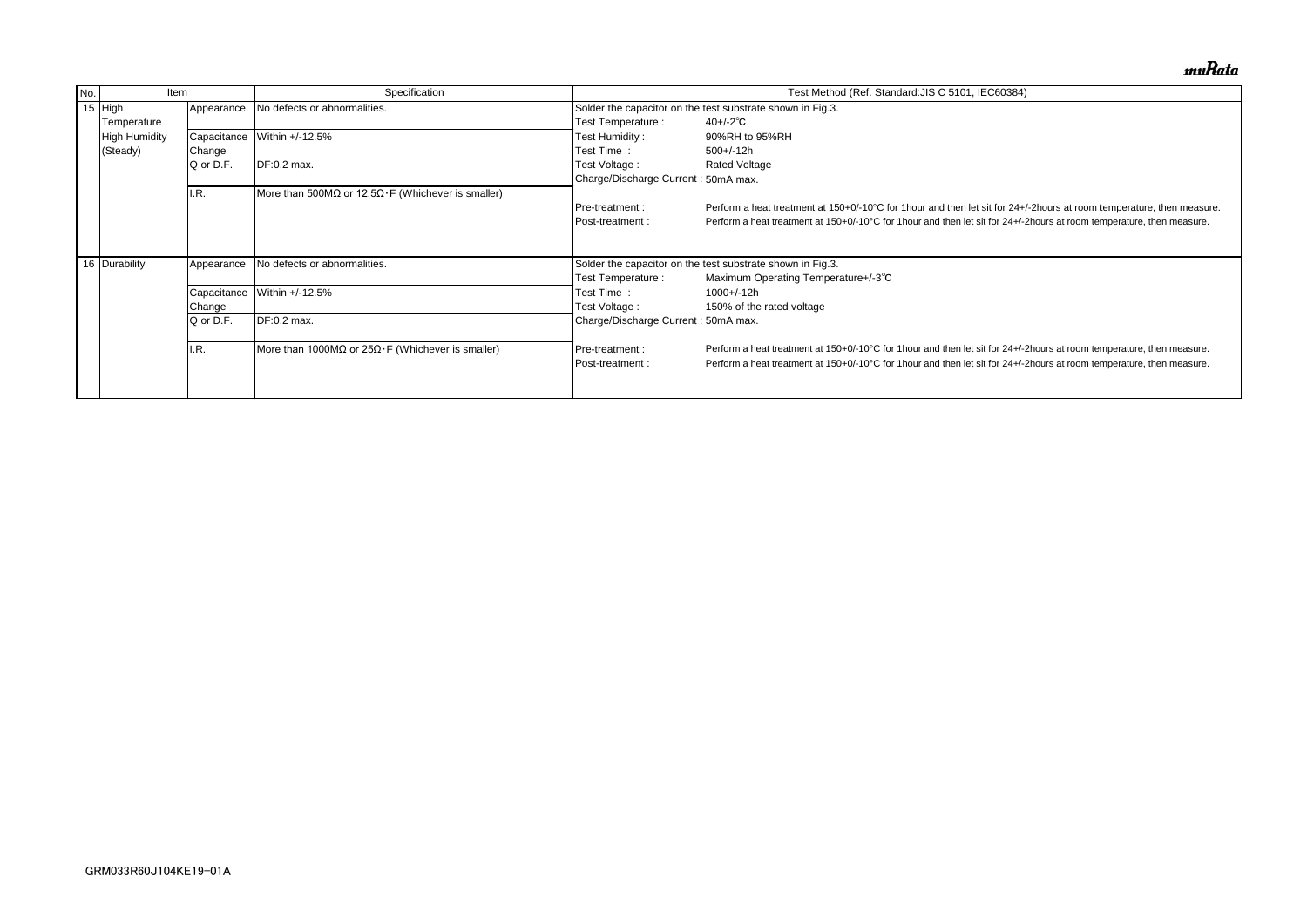



Adhesive Strength of Termination, Vibration, Temperature Sudden Change, High Temperature High Humidity(Steady), Durability



muRata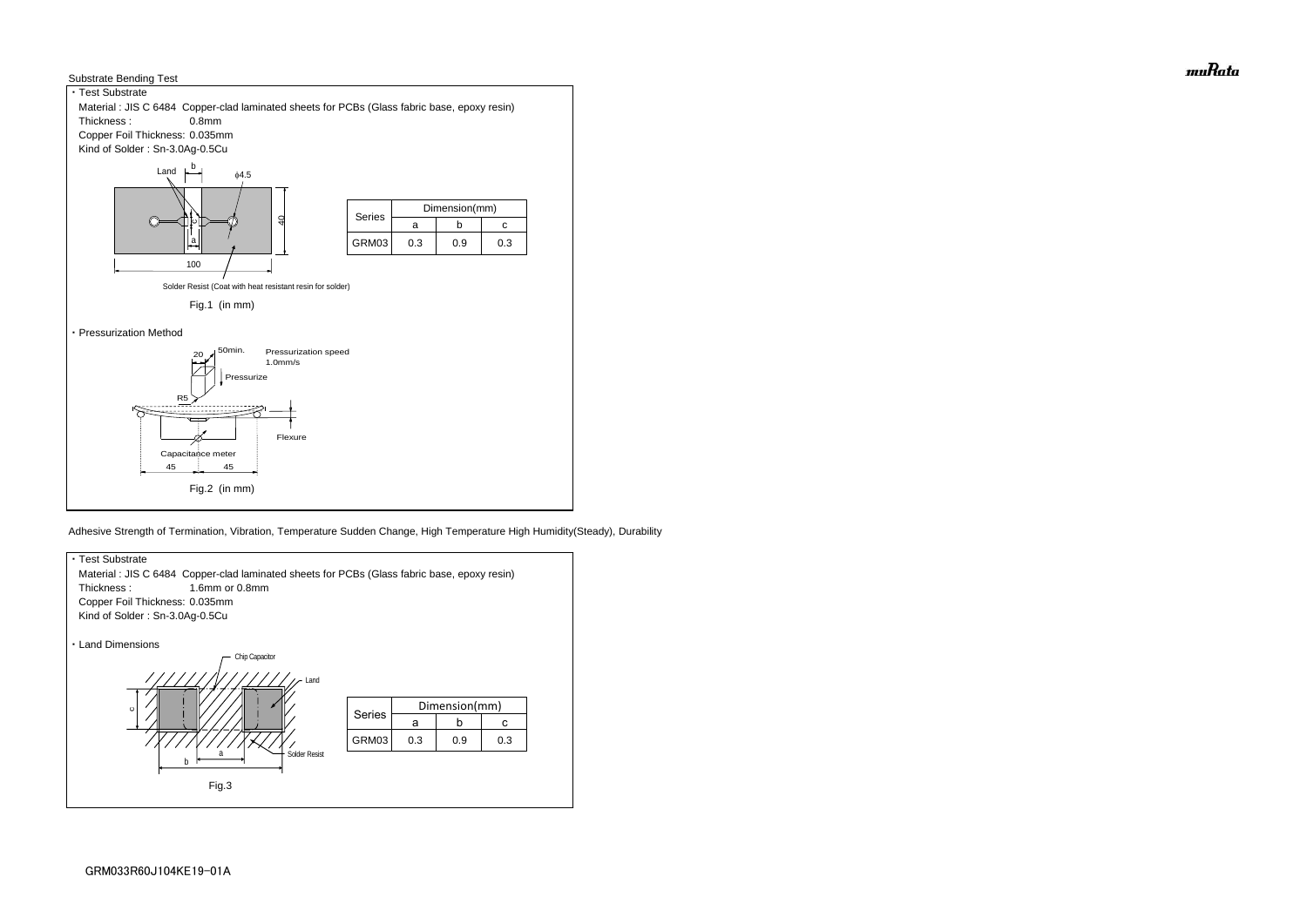# ■ Package

Tape Carrier Packaging

1. Minimum Quantity (pcs./reel)

2. Dimensions of Tape (in mm)

(1)GRM033(W8P2 Code:D/J)

(2)GRM033(W8P1 Code:W)

| <b>Series</b> |   | φ180mm Reel       | φ180mm Reel       | φ330mm Reel       |  |  |
|---------------|---|-------------------|-------------------|-------------------|--|--|
|               |   | <b>PAPER Tape</b> | <b>PAPER Tape</b> | <b>PAPER Tape</b> |  |  |
|               |   | Code:D            | Code:W            | Code:J            |  |  |
| GRM03         | 3 | 15000(W8P2)       | 30000(W8P1)       | 50000(W8P2)       |  |  |

| Series        | Dimensions(Chip) |                 |                 |               |               |                |                 |                 |                 |                 |                |             |          | $\mathbf{A}$ |
|---------------|------------------|-----------------|-----------------|---------------|---------------|----------------|-----------------|-----------------|-----------------|-----------------|----------------|-------------|----------|--------------|
|               |                  |                 |                 |               |               |                |                 |                 |                 |                 |                |             |          | IVI.         |
| GRM03<br>-3 I | $0.6 + (-0.03)$  | $0.3 + (-0.03)$ | $0.3 + / -0.03$ | $0.37$ (Typ.) | $0.67$ (Typ.) | $8.0 + (-0.3)$ | $3.5 + / -0.05$ | $1.75 + (-0.1)$ | $1.0 + / -0.05$ | $1.0 + (-0.05)$ | $4.0 + (-0.1)$ | φ1.5+0.1/-0 | 0.5 max. |              |

| Series | Dimensions(Chip) |                 |                 |               |               |                |                 |                 |                 |                 |                |                   |            | M           |
|--------|------------------|-----------------|-----------------|---------------|---------------|----------------|-----------------|-----------------|-----------------|-----------------|----------------|-------------------|------------|-------------|
|        |                  |                 |                 |               |               |                |                 |                 |                 |                 |                |                   |            |             |
| GRM03  | $0.6 + / -0.03$  | $0.3 + (-0.03)$ | $0.3 + / -0.03$ | $0.37$ (Typ.) | $0.67$ (Typ.) | $8.0 + / -0.3$ | $3.5 + / -0.05$ | $1.75 + (-0.1)$ | $2.0 + (-0.05)$ | $2.0 + / -0.05$ | $4.0 + (-0.1)$ | $\phi$ 1.5+0.1/-0 | $0.5$ max. | $0.05$ max. |



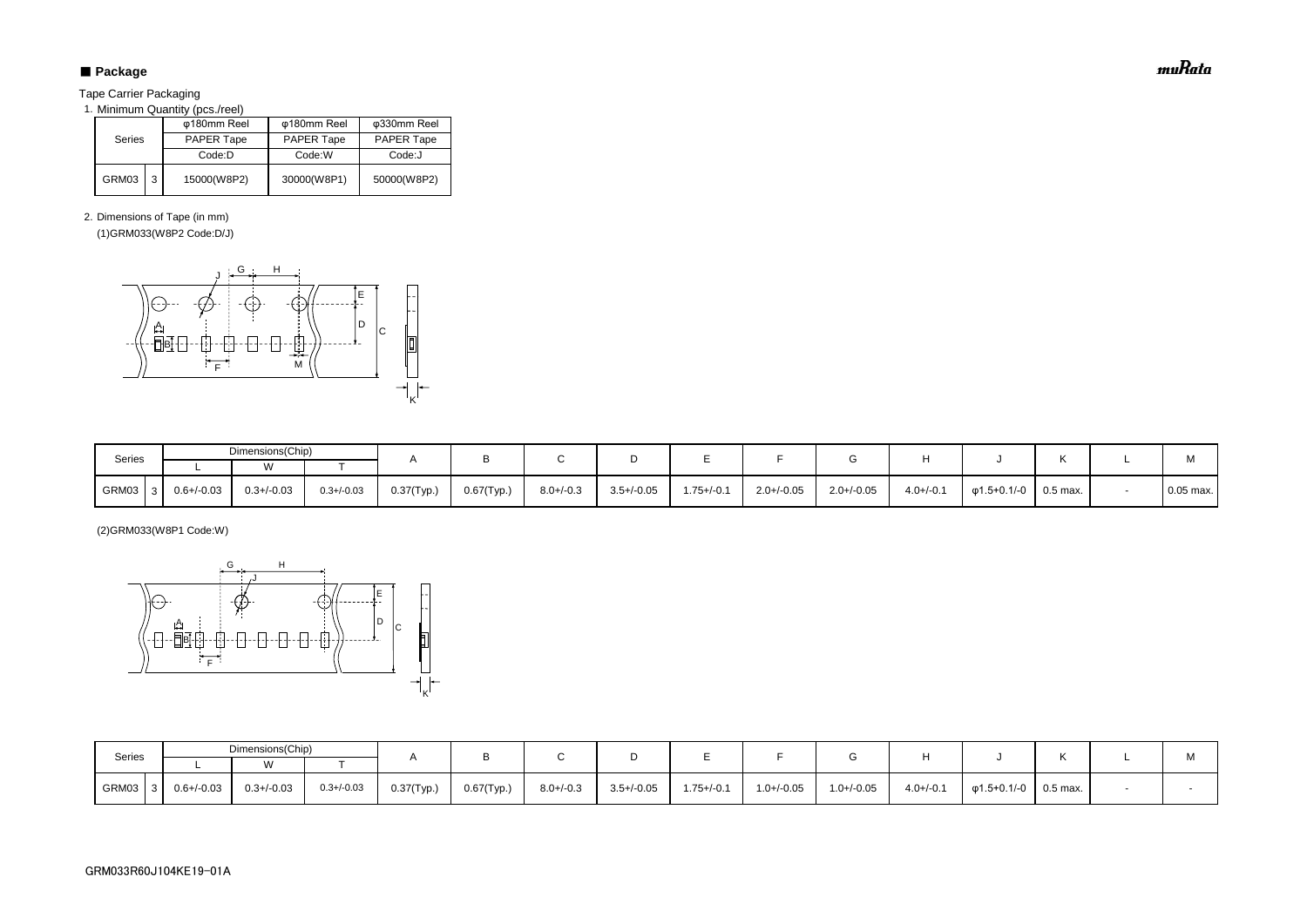# 3. Dimensions of Reel (in mm)

| Reel        |                    |                   |                   |                   |                | W         | w1         |
|-------------|--------------------|-------------------|-------------------|-------------------|----------------|-----------|------------|
| ω180mm Reel | Φ180+0/-3.0        | ω50 min.          | $\omega$ 13+/-0.5 | $\omega$ 21+/-0.8 | $2.0 + (-0.5)$ | 16.5 max. | $10+/-1.5$ |
| Φ330mm Reel | $\omega$ 330+/-2.0 | $\varphi$ 50 min. | $\omega$ 13+/-0.5 | 021+/-0.8         | $2.0 + (-0.5)$ | 16.5 max. | $10+/-1.5$ |



muRata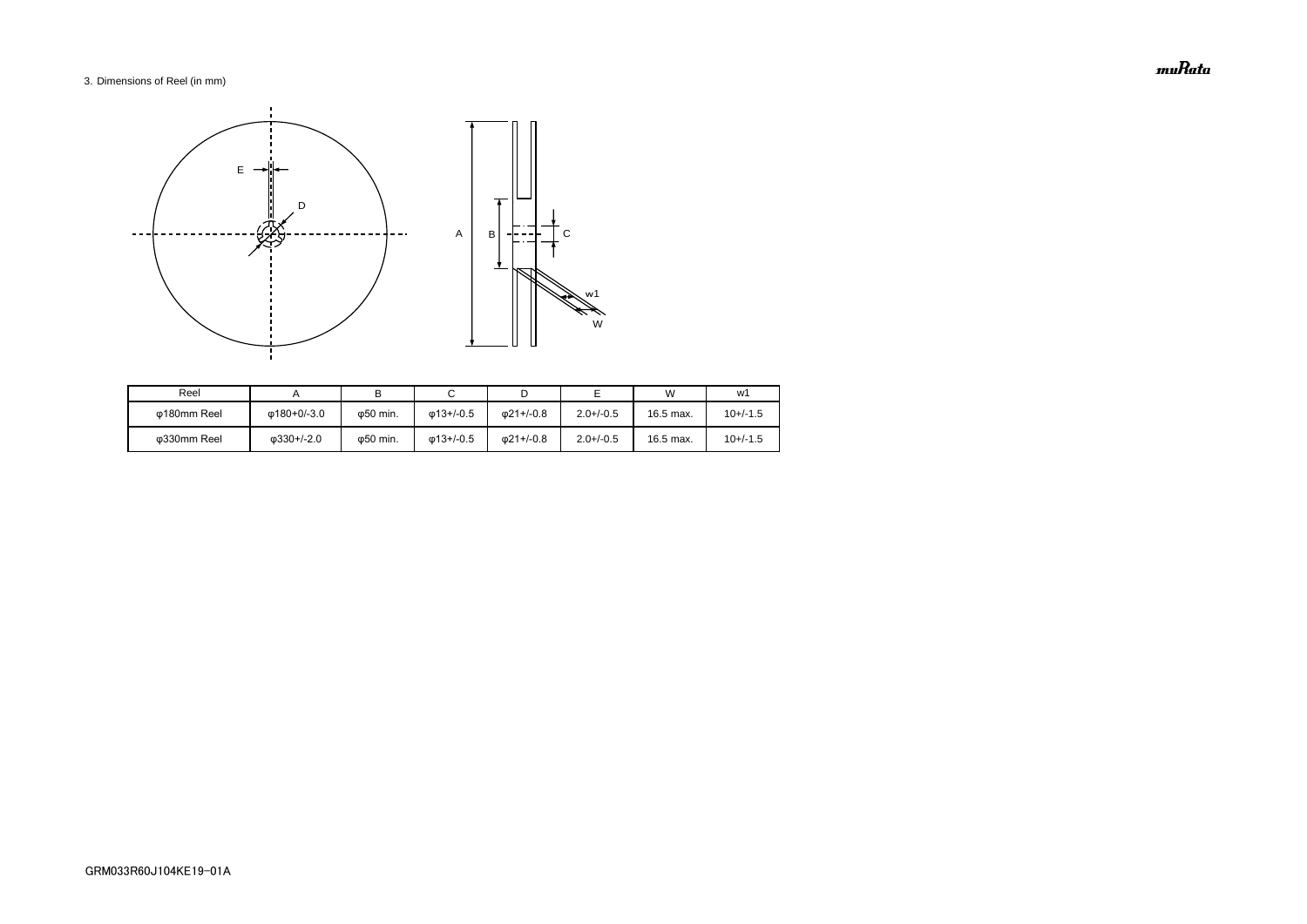4. Part of the leader and part of the vacant section are attached as follows. The sprocket holes are to the right as the tape is pulled toward the user.

- 5. Accumulate tolerance of sprocket holes pitch = +/-0.3mm/10 pitch
- 6. Chip in the tape is enclosed as shown in 2.Dimensions of Tape.
- 7. The top tape and carrier tape are not attached at the end of the tape for a minimum of 5 pitches.
- 8. There are no jointing for top tape and bottom tape.
- 9. There are no fuzz in the cavity.
- 10. Break down force of top tape : 5N min. Break down force of bottom tape : 5N min. (Only a bottom tape existence)
	- 11. Reel is made by resin and appeaser and dimension is shown in 3.Dimensions of Reel. There are possibly to change the material and dimension due to some impairment.
	- 12. Peeling off force : 0.05N to 0.5N in the direction as shown below.

165° to 180° Top tape  $\overline{\phantom{0}}$ 

13. Label that show the customer parts number, our parts number, our company name, inspection number and quantity, will be put in outside of reel.



muRata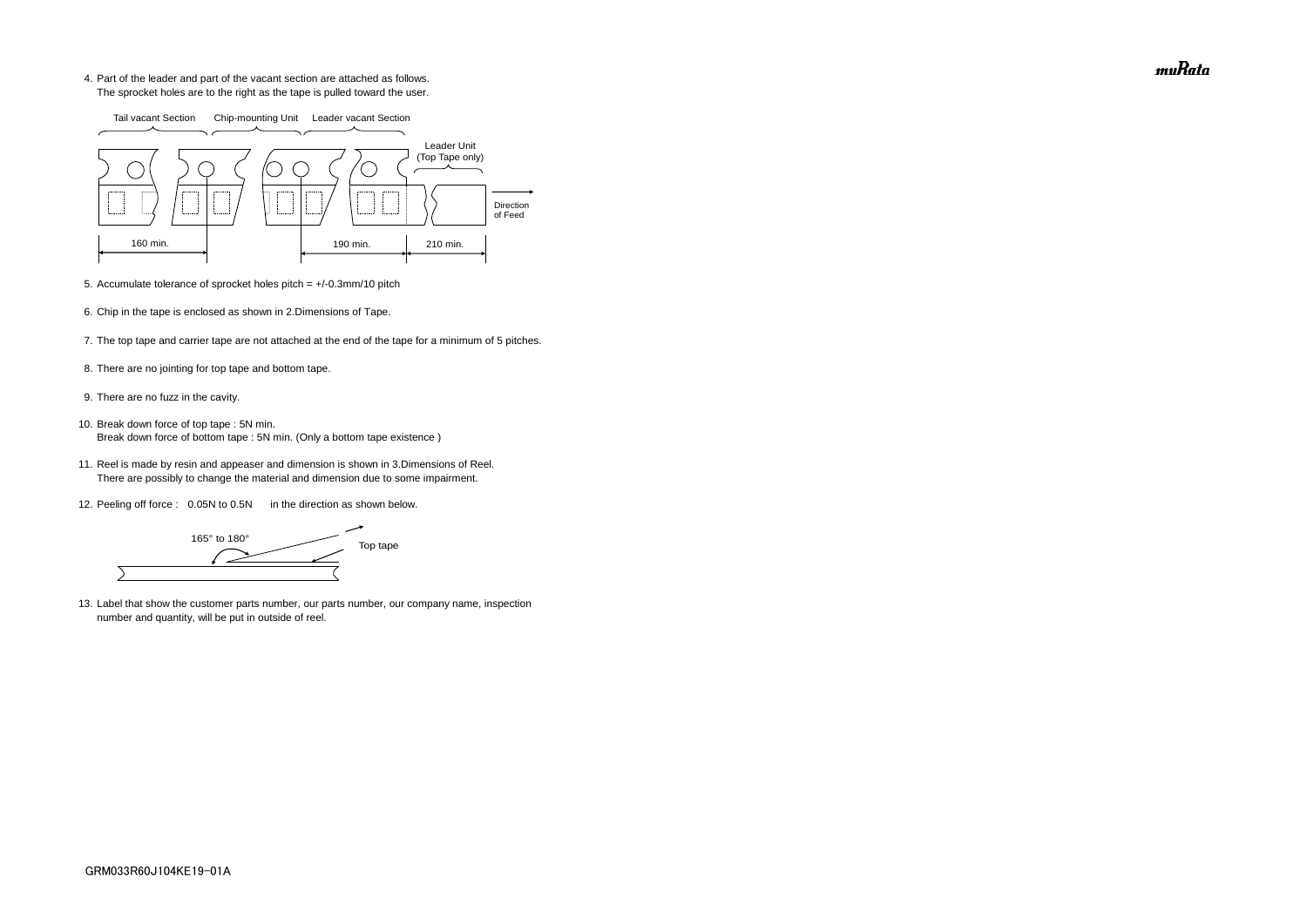Please contact us before using our products for the applications listed below which require especially high reliability for the prevention of defects which might directly cause damage to the third party's life, body or property.

 ①Aircraft equipment ②Aerospace equipment ③Undersea equipment ④Power plant control equipment ⑤Medical equipment ⑥Transportation equipment(vehicles,trains,ships,etc.) ⑦Traffic signal equipment ⑧Disaster prevention / crime prevention equipment ⑨Data-processing equipment ⑩Application of similar complexity and/or reliability requirements to the applications listed in the above.

# ■Storage and Operation condition

1. The performance of chip multilayer ceramic capacitors (henceforth just "capacitors") may be affected by the storage conditions. Please use them promptly after delivery.

1-1. Maintain appropriate storage for the capacitors using the following conditions: Room Temperature of 5℃ to 40℃ and a Relative Humidity of 20% to 70%.

 High temperature and humidity conditions and/or prolonged storage may cause deterioration of the packaging materials. If more than six months have elapsed since delivery, check packaging, mounting, etc. before use. In addition, this may cause oxidation of the electrodes. If more than one year has elapsed since delivery, also check the solderability before use.

- 1-2. Corrosive gas can react with the termination (external) electrodes or lead wires of capacitors, and result in poor solderability. Do not store the capacitors in an atmosphere consisting of corrosive gas (e.g.,hydrogen sulfide, sulfur dioxide, chlorine, ammonia gas etc.).
- 1-3. Due to moisture condensation caused by rapid humidity changes, or the photochemical change caused by direct sunlight on the terminal electrodes and/or the resin/epoxy coatings, the solderability and electrical performance may deteriorate. Do not store capacitors under direct sunlight or in high huimidity conditions.



# $\triangle$ Caution

# ■Limitation of Applications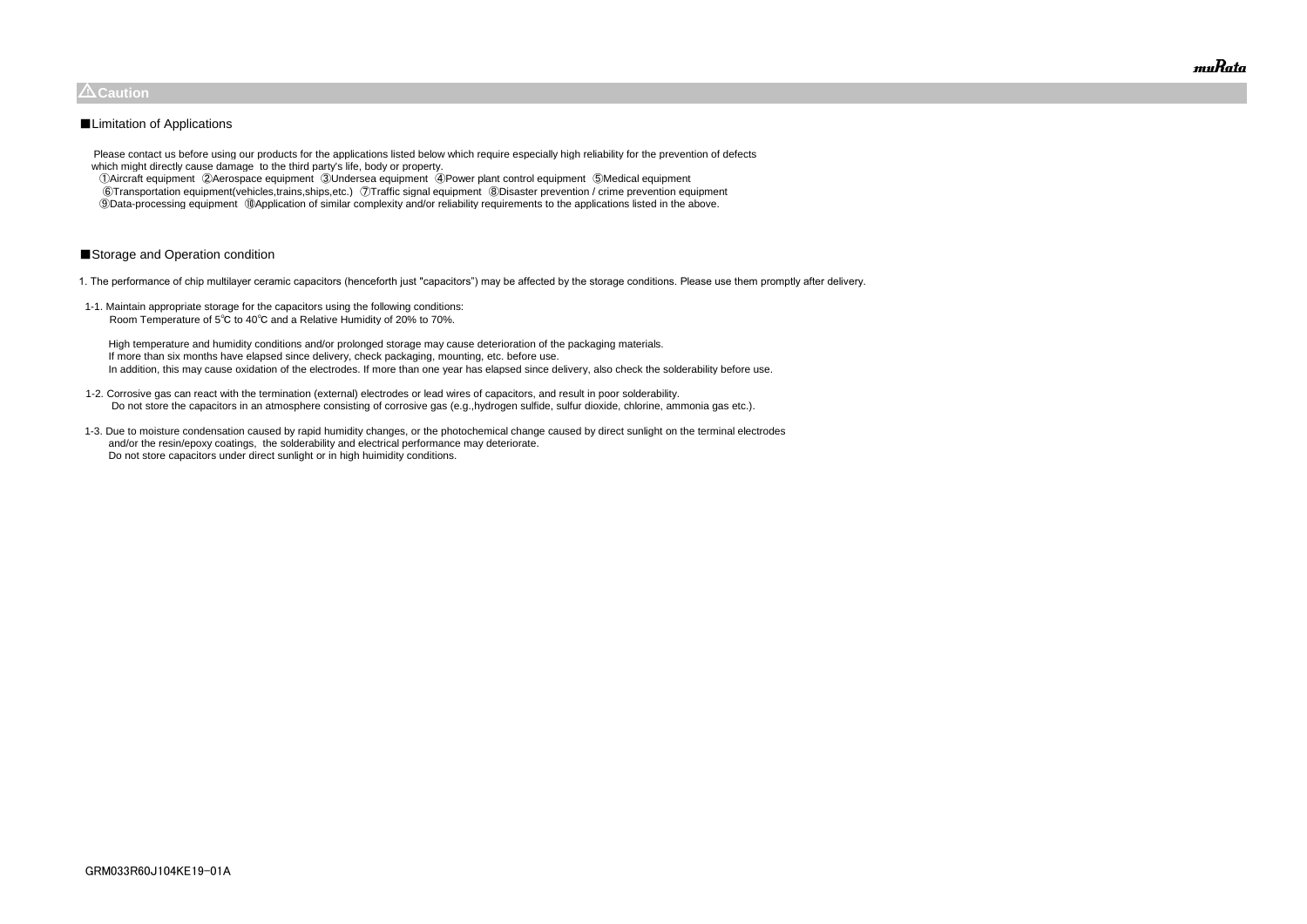# ■Rating

#### **1.Temperature Dependent Characteristics**

1. The electrical characteristics of the capacitor can change with temperature.

- 1-1. For capacitors having larger temperature dependency, the capacitance may change with temperature changes.
	- The following actions are recommended in order to ensure suitable capacitance values.
	- (1) Select a suitable capacitance for the operating temperature range.
	- (2) The capacitance may change within the rated temperature.

When you use a high dielectric constant type capacitor in a circuit that needs a tight (narrow) capacitance tolerance (e.g., a time-constant circuit), please carefully consider the temperature characteristics, and carefully confirm the various characteristics in actual use conditions and the actual system.

#### **2.Measurement of Capacitance**

1. Measure capacitance with the voltage and frequency specified in the product specifications.

- 1-1. The output voltage of the measuring equipment may decrease occasionally when capacitance is high. Please confirm whether a prescribed measured voltage is impressed to the capacitor.
- 1-2. The capacitance values of high dielectric constant type capacitors change depending on the AC voltage applied. Please consider the AC voltage characteristics when selecting a capacitor to be used in a AC circuit.

#### **3.Applied Voltage**

1. Do not apply a voltage to the capacitor that exceeds the rated voltage as called out in the specifications.



- 1-1. Applied voltage between the terminals of a capacitor shall be less than or equal to the rated voltage.
	- (1) When AC voltage is superimposed on DC voltage, the zero-to-peak voltage shall not exceed the rated DC voltage. When AC voltage or pulse voltage is applied, the peak-to-peak voltage shall not exceed the rated DC voltage.
	- (2) Abnormal voltages (surge voltage, static electricity, pulse voltage, etc.) shall not exceed the rated DC voltage.



(E:Maximum possible applied voltage.)

1-2. Influence of over voltage

 Over voltage that is applied to the capacitor may result in an electrical short circuit caused by the breakdown of the internal dielectric layers. The time duration until breakdown depends on the applied voltage and the ambient temperature.

muRata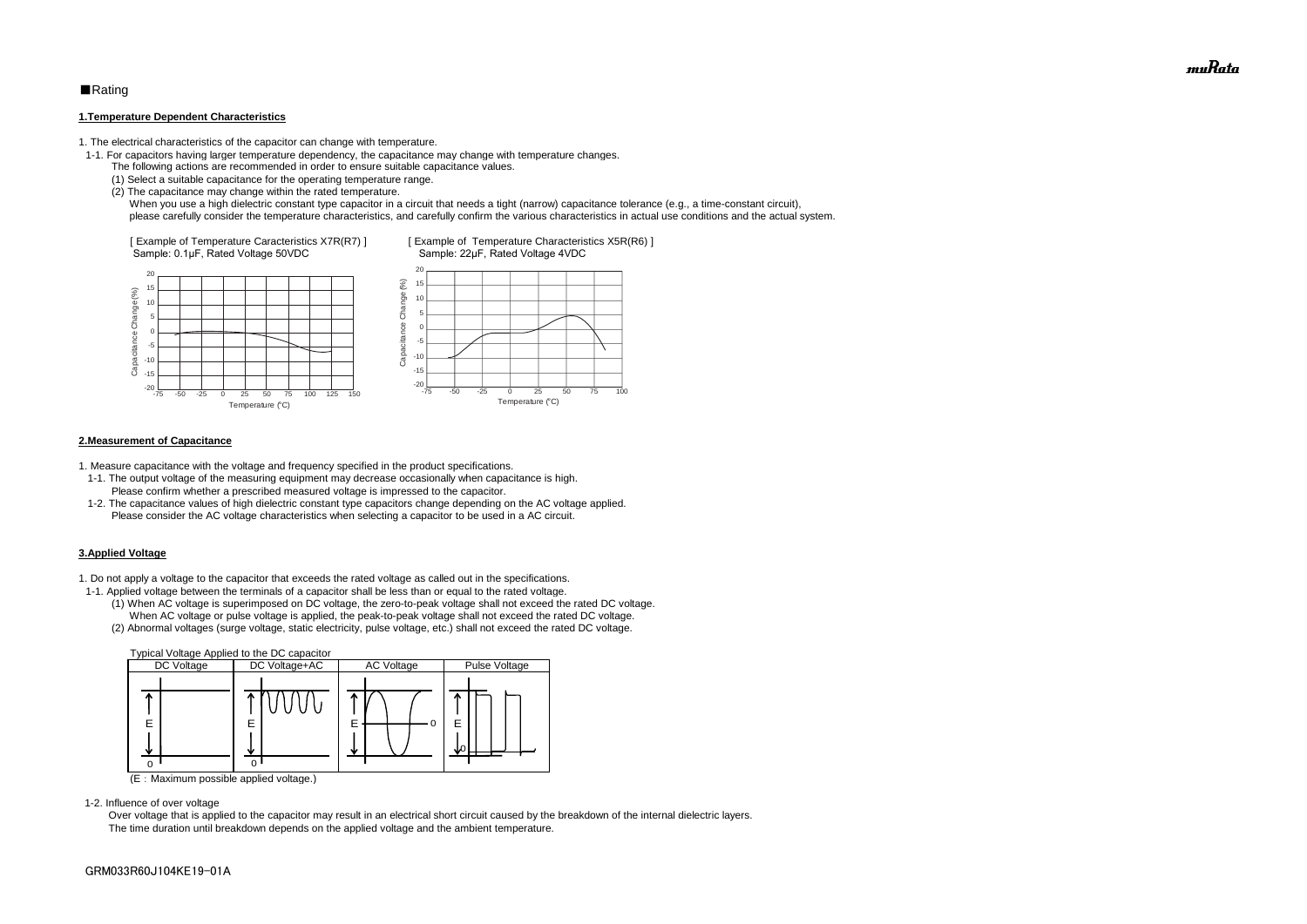#### **4.Type of Applied Voltage and Self-heating Temperature**

1.Confirm the operating conditions to make sure that no large current is flowing into the capacitor due to the continuous application of an AC voltage or pulse voltage.

 When a DC rated voltage product is used in an AC voltage circuit or a pulse voltage circuit, the AC current or pulse current will flow into the capacitor; therefore check the self-heating condition.

Please confirm the surface temperature of the capacitor so that the temperature remains within the upper limits

of the operating temperature, including the rise in temperature due to self-heating.

When the capacitor is used with a high-frequency voltage or pulse voltage, heat may be generated by dielectric loss.

<Applicable to Rated Voltage of less than 100VDC>

 The load should be contained so that the self-heating of the capacitor body remains below 20°C, when measuring at an ambient temperature of 25°C.

#### **5. DC Voltage and AC Voltage Characteristic**

- 1. The capacitance value of a high dielectric constant type capacitor changes depending on the DC voltage applied. Please consider the DC voltage characteristics when a capacitor is selected for use in a DC circuit.
- 1-1. The capacitance of ceramic capacitors may change sharply depending on the applied voltage. (See figure) Please confirm the following in order to secure the capacitance.
	- (1) Determine whether the capacitance change caused by the applied voltage is within the allowed range.
	- (2) In the DC voltage characteristics, the rate of capacitance change becomes larger as voltage increases, even if the applied voltage is below the rated voltage.

 When a high dielectric constant type capacitor is used in a circuit that requires a tight (narrow) capacitance tolerance (e.g., a time constant circuit), please carefully consider the voltage characteristics, and confirm the various characteristics in the actual operating conditions of the system.

2. The capacitance values of high dielectric constant type capacitors changes depending on the AC voltage applied. Please consider the AC voltage characteristics when selecting a capacitor to be used in a AC circuit.









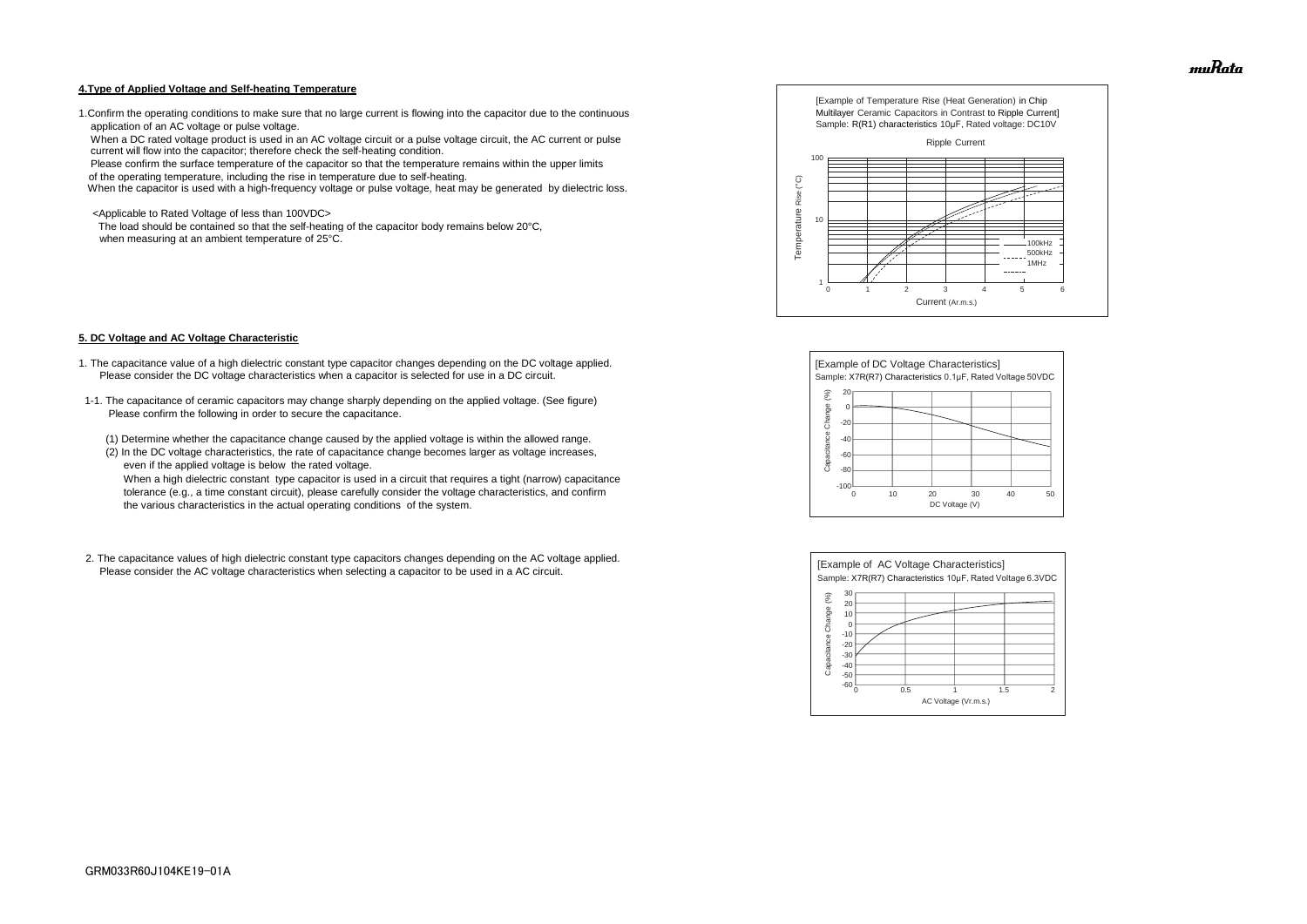#### **6. Capacitance Aging**



1. The high dielectric constant type capacitors have an Aging characteristic in which the capacitance value decreases with the passage of time.

 When you use a high dielectric constant type capacitors in a circuit that needs a tight (narrow) capacitance tolerance (e.g., a time-constant circuit), please carefully consider the characteristics of these capacitors, such as their aging, voltage, and temperature characteristics. In addition, check capacitors using your actual appliances at the intended environment and operating conditions.

#### **7.Vibration and Shock**

- 1. Please confirm the kind of vibration and/or shock, its condition, and any generation of resonance. Please mount the capacitor so as not to generate resonance, and do not allow any impact on the terminals.
- 2. Mechanical shock due to being dropped may cause damage or a crack in the dielectric material of the capacitor. Do not use a dropped capacitor because the quality and reliability may be deteriorated.
- 3. When printed circuit boards are piled up or handled, the corner of another printed circuit board should not be allowed to hit the capacitor in order to avoid a crack or other damage to the capacitor.





muRata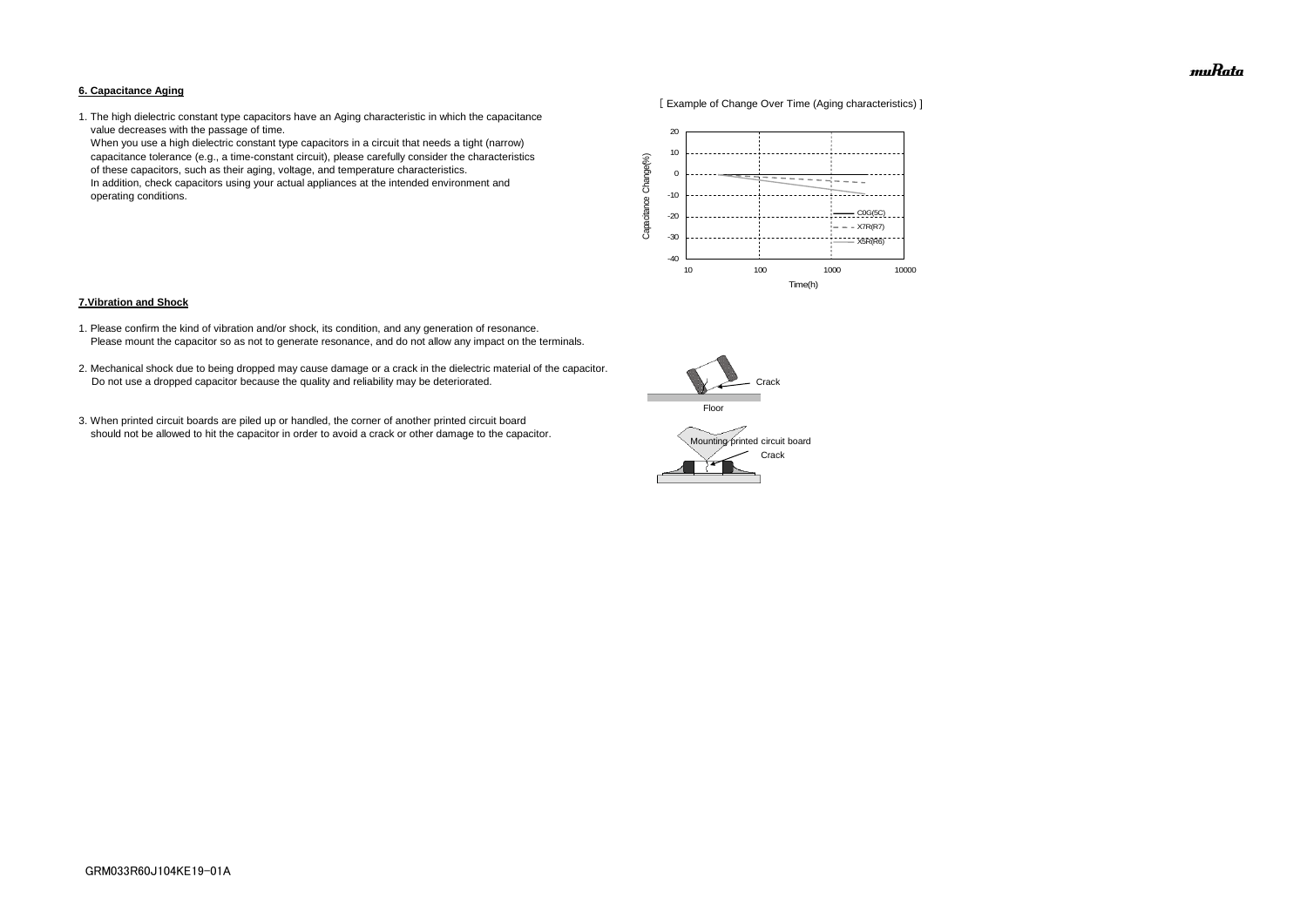# ■Soldering and Mounting

### **1.Mounting Position**

- 1. Confirm the best mounting position and direction that minimizes the stress imposed on the capacitor during flexing or bending the printed circuit board. 1-1.Choose a mounting position that minimizes the stress imposed on the chip during flexing or bending of the board.
	- [ Component Direction ]

Locate chip horizontal to the direction in which stress acts.

(Bad Example) (Good Example)

[ Chip Mounting Close to Board Separation Point ]

\*1 A > D is valid when stress is added vertically to the perforation as with Hand Separation. If a Cutting Disc is used, stress will be diagonal to the PCB, therefore  $A > D$  is invalid.

It is effective to implement the following measures, to reduce stress in separating the board.

It is best to implement all of the following three measures; however, implement as many measures as possible to reduce stress.

When a capacitor is mounted near a screw hole, it may be affected by the board deflection that occurs during the tightening of the screw. Mount the capacitor in a position as far away from the screw holes as possible.

#### [ Mounting Capacitors Near Screw Holes ]

### **2.Information before Mounting**

| <b>Contents of Measures</b>                                                                  | <b>Stress Level</b> |
|----------------------------------------------------------------------------------------------|---------------------|
| $(1)$ Turn the mounting direction of the component parallel to the board separation surface. | $A > D^*1$          |
| (2) Add slits in the board separation part.                                                  | A > B               |
| $(3)$ Keep the mounting position of the component away from the board separation surface.    | A > C               |

- 1. Do not re-use capacitors that were removed from the equipment.
- 2. Confirm capacitance characteristics under actual applied voltage.
- 3. Confirm the mechanical stress under actual process and equipment use.
- 4. Confirm the rated capacitance, rated voltage and other electrical characteristics before assembly.
- 5. Prior to use, confirm the solderability of capacitors that were in long-term storage.
- 6. Prior to measuring capacitance, carry out a heat treatment for capacitors that were in long-term storage.
- 7.The use of Sn-Zn based solder will deteriorate the reliability of the MLCC.

Please contact our sales representative or product engineers on the use of Sn-Zn based solder in advance.





muRata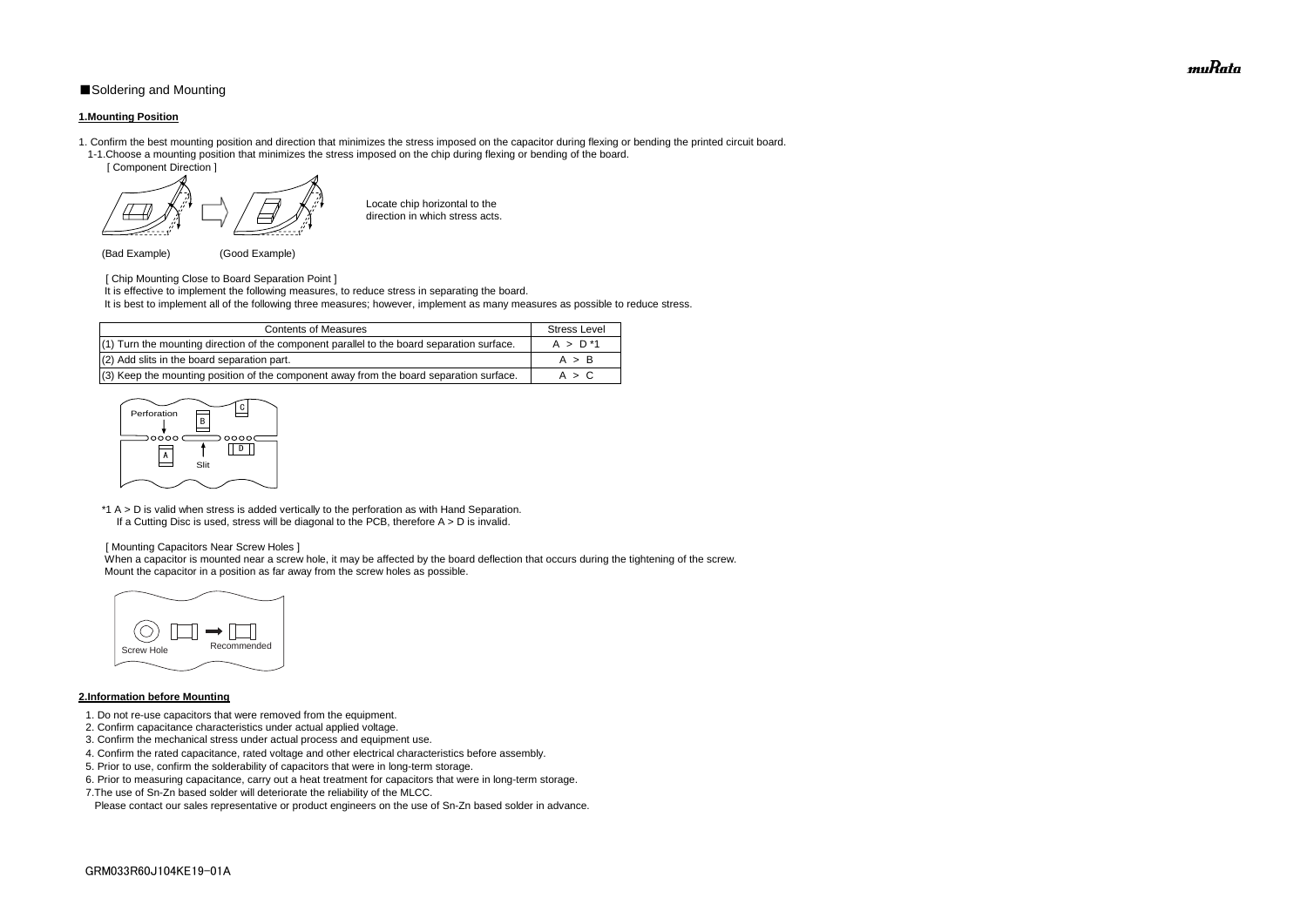#### **3.Maintenance of the Mounting (pick and place) Machine**

- 1. Make sure that the following excessive forces are not applied to the capacitors.
	- Check the mounting in the actual device under actual use conditions ahead of time.
- 1-1. In mounting the capacitors on the printed circuit board, any bending force against them shall be kept to a minimum to prevent them from any damage or cracking. Please take into account the following precautions and recommendations for use in your process.
	- (1) Adjust the lowest position of the pickup nozzle so as not to bend the printed circuit board.

2. Dirt particles and dust accumulated in the suction nozzle and suction mechanism prevent the nozzle from moving smoothly. This creates excessive force on the capacitor during mounting, causing cracked chips. Also, the locating claw, when worn out, imposes uneven forces on the chip when positioning, causing cracked chips. The suction nozzle and the locating claw must be maintained, checked and replaced periodically.



muRata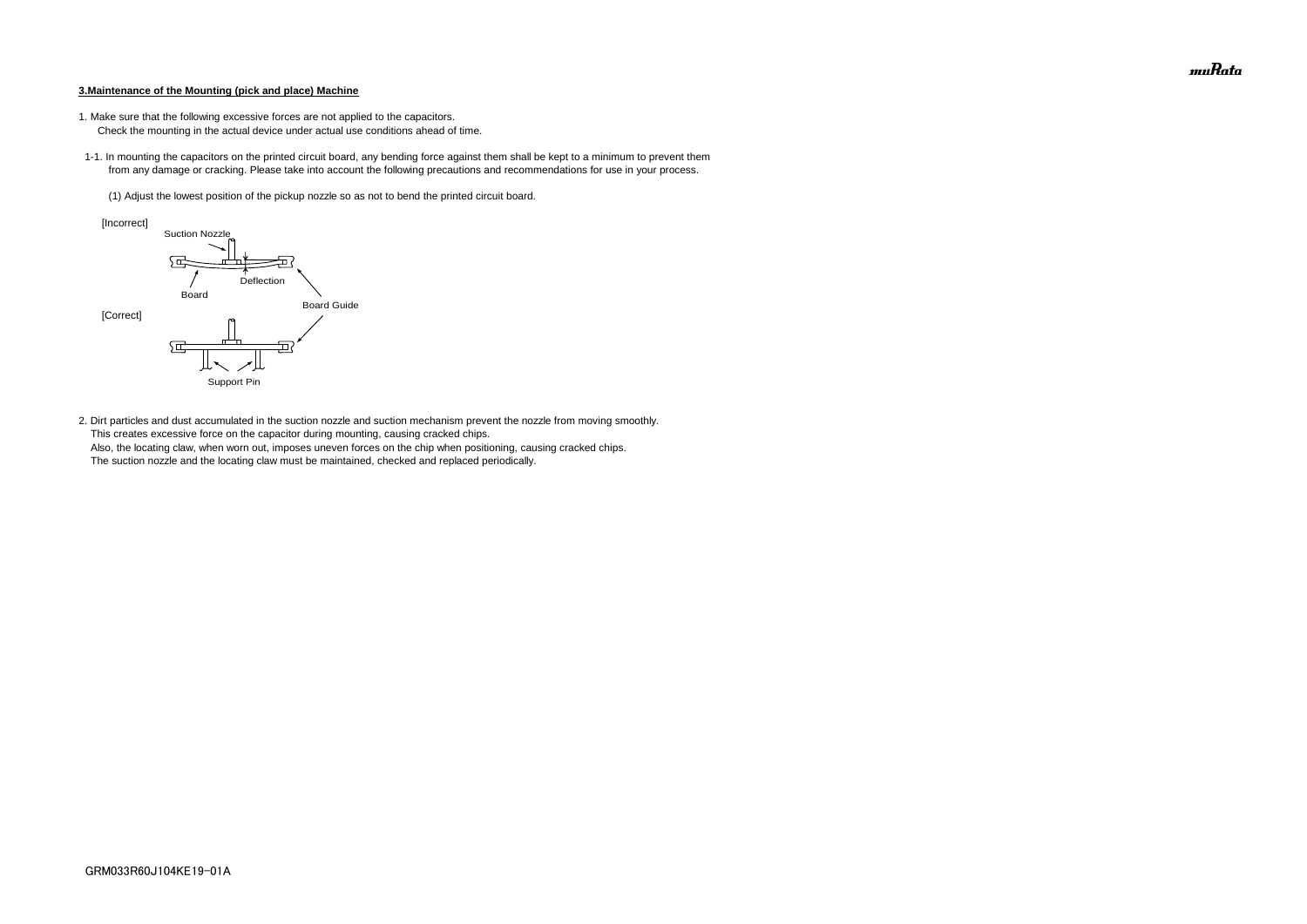#### **4-1.Reflow Soldering**

1. When sudden heat is applied to the components, the mechanical strength of the components will [Standard Conditions for Reflow Soldering] decrease because a sudden temperature change causes deformation inside the components. In order to prevent mechanical damage to the components, preheating is required for both the components and the PCB.

Preheating conditions are shown in table 1.

 It is required to keep the temperature differential between the solder and the components surface (ΔT) as small as possible.

2. When components are immersed in solvent after mounting, be sure to maintain the temperature difference (ΔT) between the component and the solvent within the range shown in the table 1.

#### Recommended Conditions

3. When a capacitor is mounted at a temperature lower than the peak reflow temperature recommended by the solder manufacturer, the following quality problems can occur. Consider factors such as the placement of peripheral components and the reflow temperature setting to prevent the capacitor's reflow temperature from dropping below the peak temperature specified. Be sure to evaluate the mounting situation beforehand and verify that none of the following problems occur.



In the case of repeated soldering, the accumulated Lead Free Solder: Sn-3.0Ag-0.5Cu soldering time must be within the range shown above.

 ・Drop in solder wettability ・Solder voids ・Possible occurrence of whiskering ・Drop in bonding strength ・Drop in self-alignment properties ・Possible occurrence of tombstones and/or shifting on the land patterns of the circuit board

| Table 1       |                                |                              |
|---------------|--------------------------------|------------------------------|
| <b>Series</b> | Chip Dimension(L/W) Code       | Temperature Differential     |
| <b>GRM</b>    | 01/02/MD/03/15/<br>18/JN/21/31 | $\Delta T \leq 190^{\circ}C$ |
| <b>GRM</b>    | 32/43/55                       | $\Delta T \leq 130^{\circ}C$ |

#### 4. Optimum Solder Amount for Reflow Soldering

4-1. Overly thick application of solder paste results in a excessive solder fillet height. This makes the chip more susceptible to mechanical and thermal stress on the board and may cause the chips to crack.

- 4-2. Too little solder paste results in a lack of adhesive strength on the termination, which may result in chips breaking loose from the PCB.
- 4-3. Please confirm that solder has been applied smoothly to the termination.

Make sure not to impose any abnormal mechanical shocks to the PCB.

|                  | Lead Free Solder       |  |
|------------------|------------------------|--|
| Peak Temperature | 240 to $260^{\circ}$ C |  |
| Atmosphere       | Air or $N_2$           |  |



#### Inverting the PCB



[Allowable Reflow Soldering Temperature and Time]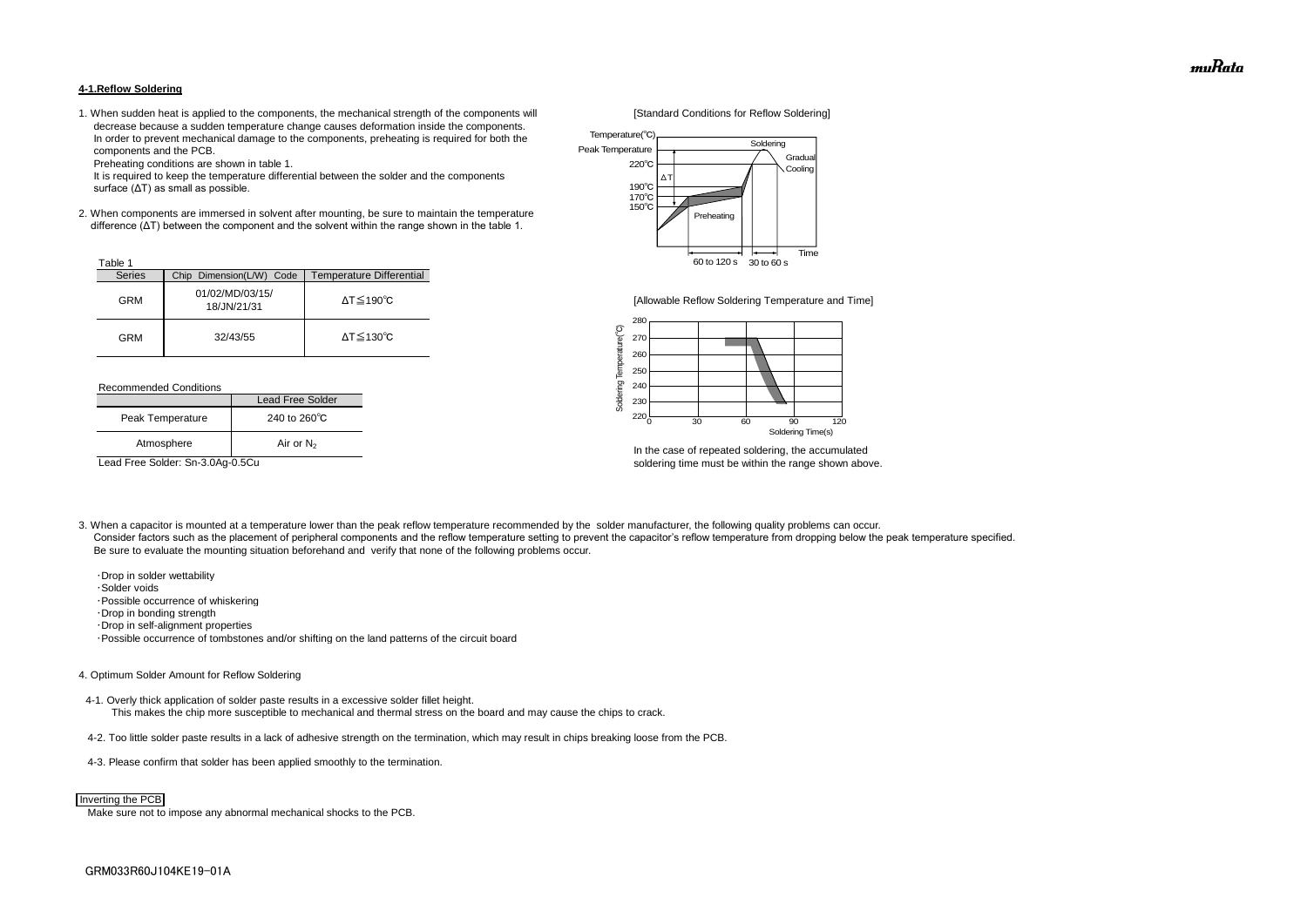### **4-2.Flow Soldering**

1. Do not apply flow soldering to chips not listed in Table 2. [Standard Conditions for Flow Soldering]

Table 2

2. When sudden heat is applied to the components, the mechanical strength of the components will decrease because a sudden temperature change causes deformation inside the components. In order to prevent mechanical damage to the components, preheating is required for both of the components and the PCB.

It is required to keep the temperature differential between the solder and the components surface [Allowable Flow Soldering Temperature and Time] (ΔT) as low as possible.

Preheating conditions are shown in table 2.

- 3. Excessively long soldering time or high soldering temperature can result in leaching of the terminations, causing poor adhesion or a reduction in capacitance value due to loss of contact between the inner electrodes and terminations.
- 4. When components are immersed in solvent after mounting, be sure to maintain the temperature differential (ΔT) between the component and solvent within the range shown in the table 2.

| <b>Series</b> | Chip Dimension(L/W) Code | Temperature Differential |
|---------------|--------------------------|--------------------------|
| GRM           | 18/21/31                 | ΔT≦150℃                  |

#### Recommended Conditions

Lead Free Solder: Sn-3.0Ag-0.5Cu

#### 5. Optimum Solder Amount for Flow Soldering

 5-1. The top of the solder fillet should be lower than the thickness of the components. If the solder amount is excessive, the risk of cracking is higher during board bending or any other stressful condition.



In the case of repeated soldering, the accumulated soldering time must be within the range shown above.

|                                    | <b>Lead Free Solder</b> |  |
|------------------------------------|-------------------------|--|
| <b>Preheating Peak Temperature</b> | 100 to 120 $\degree$ C  |  |
| Soldering Peak Temperature         | 250 to $260^{\circ}$ C  |  |
| Atmosphere                         | Air or $N_2$            |  |





muRata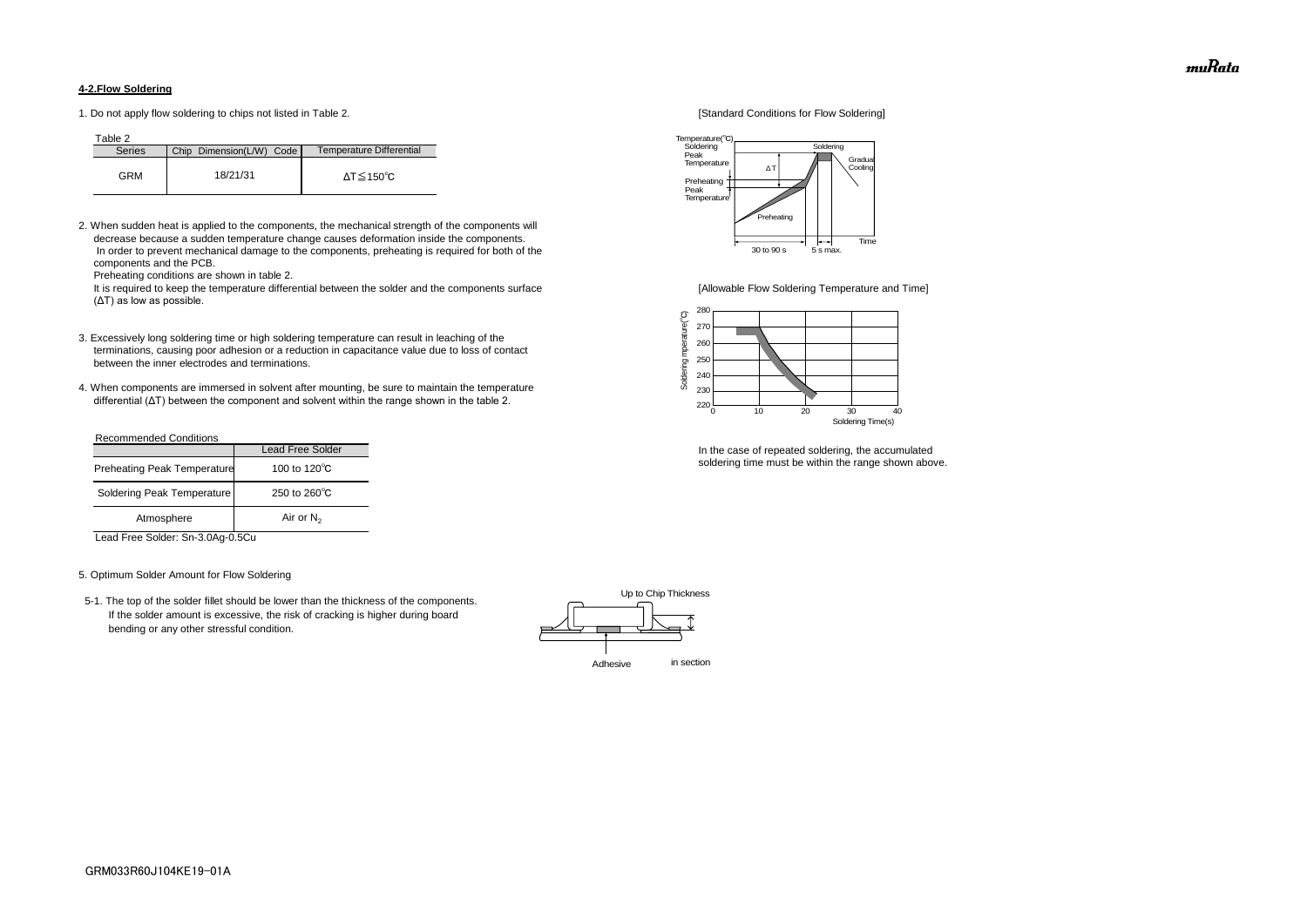#### **4-3.Correction of Soldered Portion**

When sudden heat is applied to the capacitor, distortion caused by the large temperature difference occurs internally, and can be the cause of cracks. Capacitors also tend to be affected by mechanical and thermal stress depending on the board preheating temperature or the soldering fillet shape, and can be the cause of cracks. Please refer to "1. PCB Design" or "3. Optimum solder amount" for the solder amount and the fillet shapes.

#### 1. Correction with a Soldering Iron

- 1-1. In order to reduce damage to the capacitor, be sure to preheat the capacitor and the mounting board.
- Preheat to the temperature range shown in Table 3. A hot plate, hot air type preheater, etc. can be used for preheating. 1-2. After soldering, do not allow the component/PCB to cool down rapidly.
- 1-3. Perform the corrections with a soldering iron as quickly as possible. If the soldering iron is applied too long, there is a possibility of causing solder leaching on the terminal electrodes, which will cause deterioration of the adhesive strength and other problems.

Lead Free Solder: Sn-3.0Ag-0.5Cu

\* Please manage Δ T in the temperature of soldering iron and the preheating temperature.

2. Correction with Spot Heater

 Compared to local heating with a soldering iron, hot air heating by a spot heater heats the overall component and board, therefore, it tends to lessen the thermal shock. In the case of a high density mounted board, a spot heater can also prevent concerns of the soldering iron making direct contact with the component.

- 3-2. A soldering iron with a tip of ø3mm or smaller should be used. In section
	- It is also necessary to keep the soldering iron from touching the components during the re-work.
- 3-3. Solder wire with ø0.5mm or smaller is required for soldering.
- 2-1. If the distance from the hot air outlet of the spot heater to the component is too close, cracks may occur due to thermal shock. To prevent this problem, follow the conditions shown in Table 4.
- 2-2. In order to create an appropriate solder fillet shape, it is recommended that hot air be applied at the angle shown in Figure 1.

| Table 3 |                                    |                                      |                           |                                         |            |
|---------|------------------------------------|--------------------------------------|---------------------------|-----------------------------------------|------------|
| Series  | Chip<br>Dimension<br>(L/W)<br>Code | Temperature of<br>Soldering Iron Tip | Preheating<br>Temperature | Temperature<br>$Differential(\Delta T)$ | Atmosphere |
| GRM     | 03/15/18/JN/21/31                  | $350^{\circ}$ C max.                 | $150^{\circ}$ C min.      | $\Delta T \leq 190^{\circ}C$            | Air        |
| GRM     | 32/43/55                           | $280^{\circ}$ C max.                 | $150^{\circ}$ C min.      | $\Delta T \leq 130^{\circ}C$            | Air        |

- 3. Optimum solder amount when re-working with a soldering iron
- 3-1. If the solder amount is excessive, the risk of cracking is higher during board bending or any other stressful condition. Too little solder amount results in a lack of adhesive strength on the termination, which may result in chips breaking loose from the PCB. Please confirm that solder has been applied smoothly is and rising to the end surface of the chip.

| Table 4                                      |                                  |
|----------------------------------------------|----------------------------------|
| Distance                                     | 5mm or more                      |
| Hot Air Application angle                    | 45° *Figure 1                    |
| Hot Air Temperature Nozzle Outlet 400°C max. |                                  |
|                                              | Less than 10 s                   |
|                                              | (3216M / 1206 size or smaller)   |
| <b>Application Time</b>                      | Less than 30 s                   |
|                                              | (3225M / 1210 size or larger)    |
|                                              | (3216M, 3225M: Metric size code) |





muRata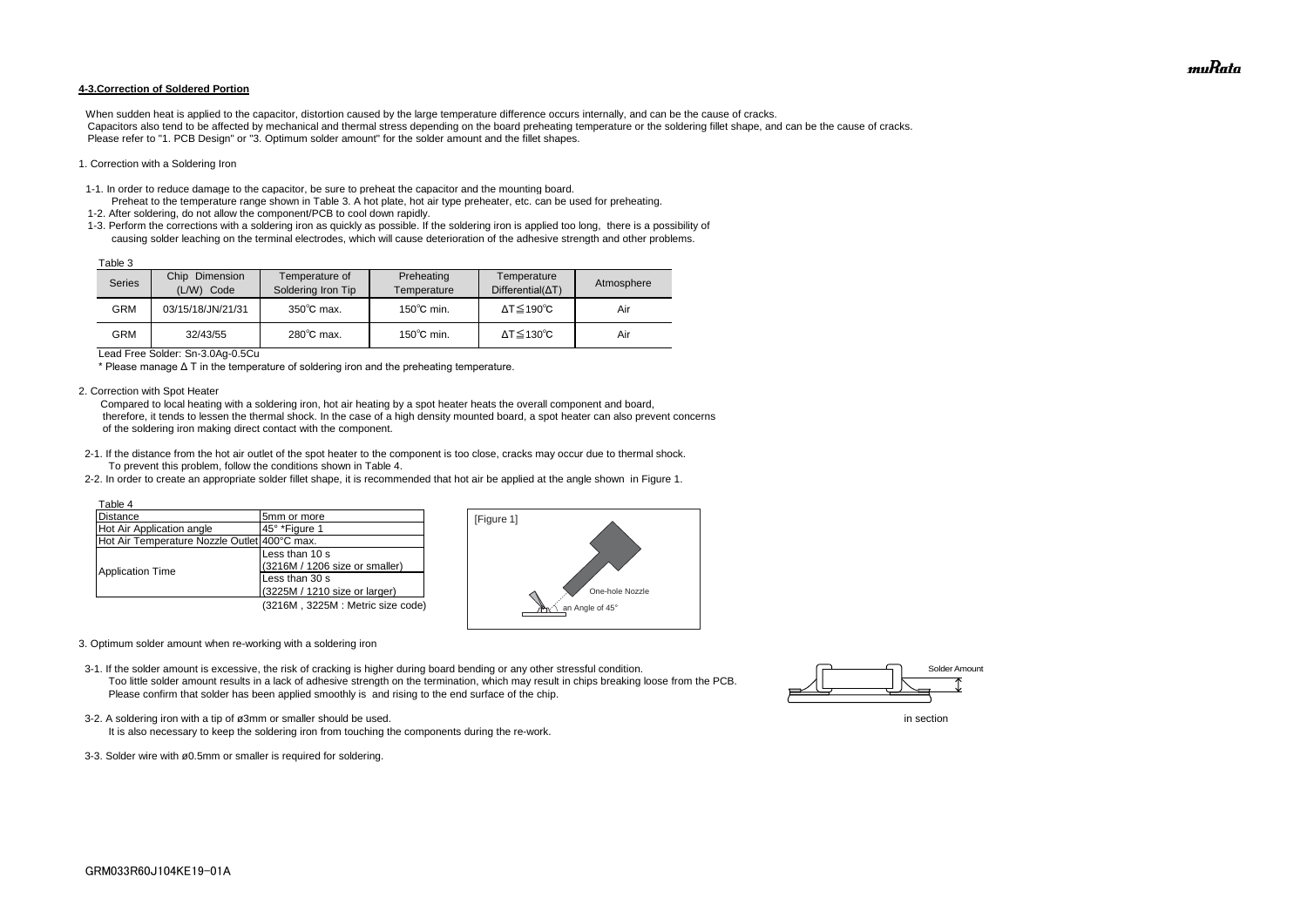## **5.Washing**

 Excessive ultrasonic oscillation during cleaning can cause the PCBs to resonate, resulting in cracked chips or broken solder joints. Before starting your production process, test your cleaning equipment / process to insur eit does not degrade the capacitors.

#### **6.Electrical Test on Printed Circuit Board**

- 1. Confirm position of the support pin or specific jig, when inspecting the electrical performance of a capacitor after mounting on the printed circuit board.
- 1-1. Avoid bending the printed circuit board by the pressure of a test-probe, etc. The thrusting force of the test probe can flex the PCB, resulting in cracked chips or open solder joints. Provide support pins on the back side of the PCB to prevent warping or flexing. Install support pins as close to the test-probe as possible.
- 1-2. Avoid vibration of the board by shock when a test -probe contacts a printed circuit board.

[Not Recommended] [Recommended]





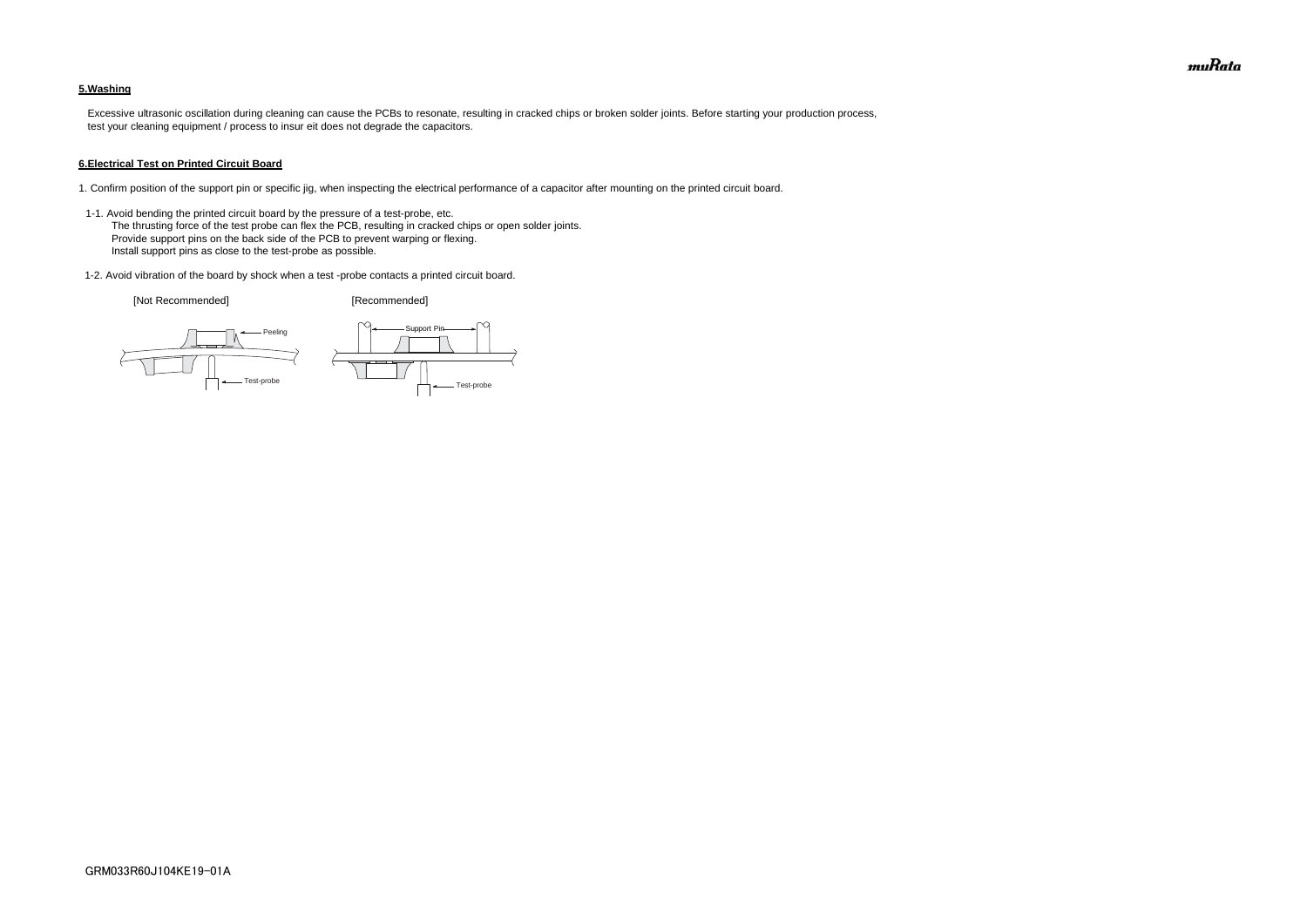#### **7.Printed Circuit Board Cropping**

- 1. After mounting a capacitor on a printed circuit board, do not apply any stress to the capacitor that caused bending or twisting the board.
- 1-1. In cropping the board, the stress as shown may cause the capacitor to crack. Cracked capacitors may cause deterioration of the insulation resistance, and result in a short. Avoid this type of stress to a capacitor.



2. Check the cropping method for the printed circuit board in advance.

2-1. Printed circuit board cropping shall be carried out by using a jig or an apparatus (Disc separator, router type separator, etc.) to prevent the mechanical stress that can occur to the board.

 \* When a board separation jig or disc separator is used, if the following precautions are not observed, a large board deflection stress will occur and the capacitors may crack. Use router type separator if at all possible.

#### (1) Example of a suitable jig

[In the case of Single-side Mounting]

An outline of the board separation jig is shown as follows.

Recommended example:

 Stress on the component mounting position can be minimized by holding the portion close to the jig, and bend in the direction towards the side where the capacitors are mounted. Not recommended example: The risk of cracks occurring in the capacitors increases due to large stress being applied to the component mounting position, if the portion away from the jig is held and bent in thedirection opposite the side where the capacitors are mounted.

[In the case of Double-sided Mounting]

 Since components are mounted on both sides of the board, the risk of cracks occurring can not be avoided with the above method. Therefore, implement the following measures to prevent stress from being applied to the components.

#### (Measures)

(1) Consider introducing a router type separator.

If it is difficult to introduce a router type separator, implement the following measures. (Refer to item 1. Mounting Position)

(2) Mount the components parallel to the board separation surface.

(3) When mounting components near the board separation point, add slits in the separation position near the component.



(4) Keep the mounting position of the components away from the board separation point.

| <b>Board Separation Method</b> | Hand Separation                                                                       | 1) Board Separation Jig                                             | <b>Board Separation Apparatus</b>                                                                              |                          |  |
|--------------------------------|---------------------------------------------------------------------------------------|---------------------------------------------------------------------|----------------------------------------------------------------------------------------------------------------|--------------------------|--|
|                                | Nipper Separation                                                                     |                                                                     | 2) Disc Separator                                                                                              | 3) Router Type Separator |  |
| Level of stress on board       | High                                                                                  | Medium                                                              | Medium                                                                                                         | Low                      |  |
| Recommended                    |                                                                                       | Δ*                                                                  | Δ*                                                                                                             |                          |  |
| <b>Notes</b>                   | Hand and nipper<br>separation apply a high<br>level of stress.<br>Use another method. | · Board handling<br>Board bending direction<br>Layout of capacitors | · Board handling<br>Layout of slits<br>Design of V groove<br>Arrangement of blades<br>. Controlling blade life | Board handling           |  |

muRata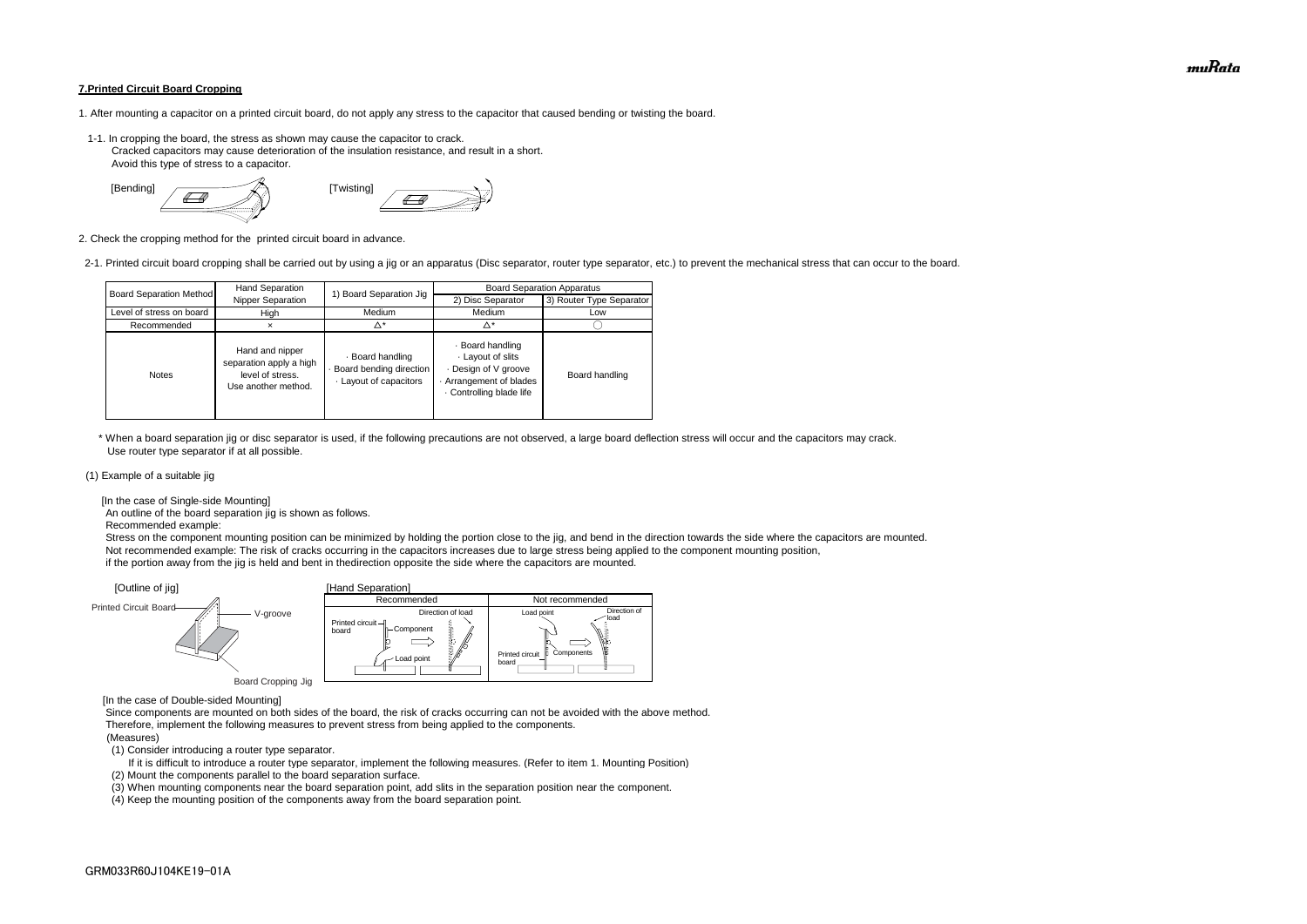#### (2) Example of a Disc Separator

- An outline of a disc separator is shown as follows. As shown in the Principle of Operation, the top blade and bottom blade are aligned with the V-grooves on the printed circuit board to separate the board. In the following case, board deflection stress will be applied and cause cracks in the capacitors.
- (1) When the adjustment of the top and bottom blades are misaligned, such as deviating in the top-bottom, left-right or front-rear directions
- (2) The angle of the V groove is too low, depth of the V groove is too shallow, or the V groove is misaligned top-bottom
- IF V groove is too deep, it is possible to brake when you handle and carry it. Carefully design depth of the V groove with consideration about strength of material of the printed circuit board.

[ Disc Separator ]

(3) Example of Router Type Separator

The router type separator performs cutting by a router rotating at a high speed.





 Since the board does not bend in the cutting process, stress on the board can be suppressed during board separation. When attaching or removing boards to/from the router type separator, carefully handle the boards to prevent bending.

| V-groove Design ]      |                         |           |                   |                |  |  |
|------------------------|-------------------------|-----------|-------------------|----------------|--|--|
| Example of Recommended | Not Recommended         |           |                   |                |  |  |
| V-groove Design        | Left-right Misalignment | Low-Angle | Depth too Shallow | Depth too Deep |  |  |
|                        |                         |           |                   |                |  |  |

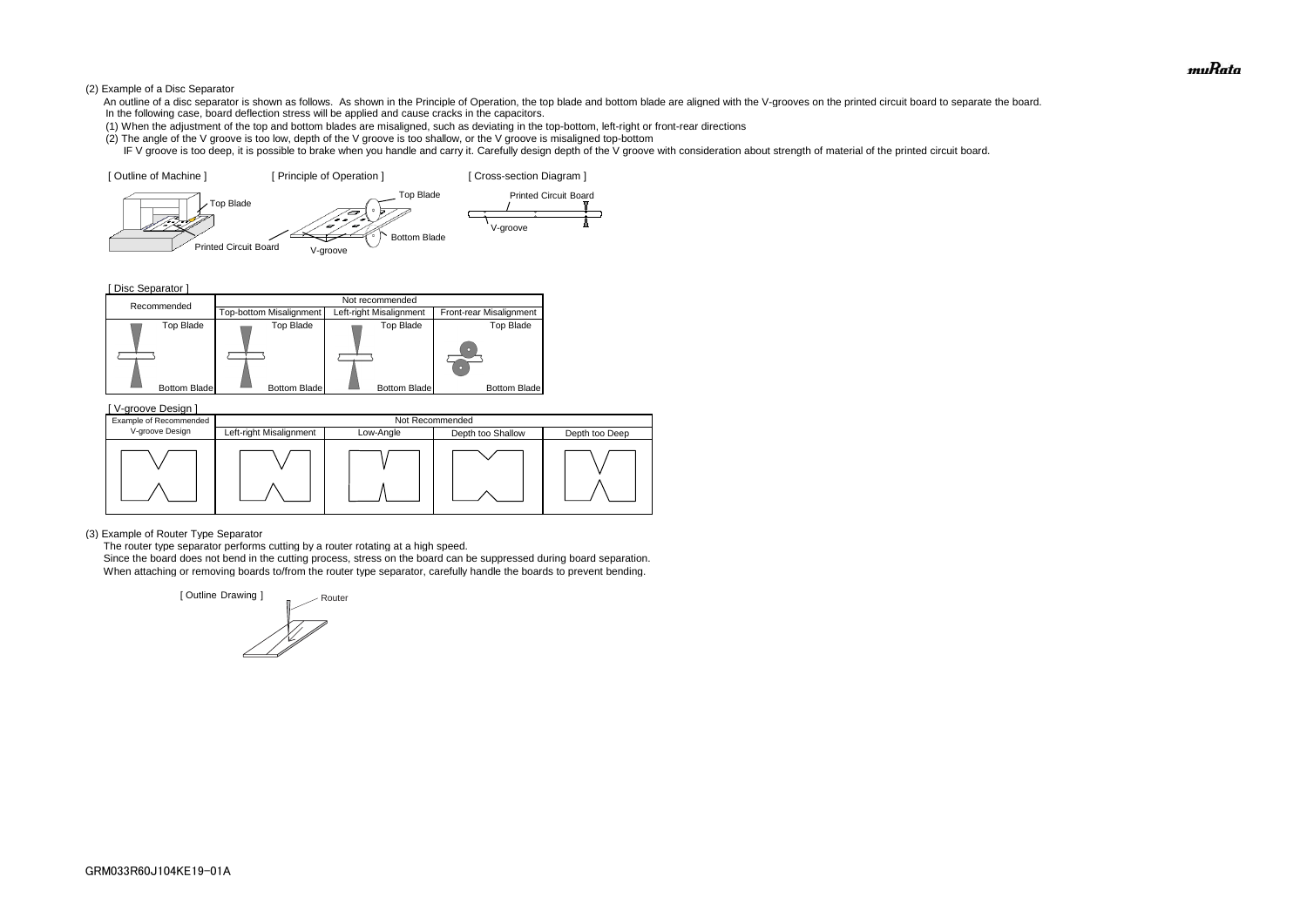#### **8. Assembly**

#### 1. Handling

 If a board mounted with capacitors is held with one hand, the board may bend. Firmly hold the edges of the board with both hands when handling. If a board mounted with capacitors is dropped, cracks may occur in the capacitors. Do not use dropped boards, as there is a possibility that the quality of the capacitors may be impaired.

#### 2. Attachment of Other Components

#### 2-1. Mounting of Other Components

Pay attention to the following items, when mounting other components on the back side of the board after capacitors have been mounted on the opposite side.

When the bottom dead point of the suction nozzle is set too low, board deflection stress may be applied to the capacitors on the back side (bottom side), and cracks may occur in the capacitors. · After the board is straightened, set the bottom dead point of the nozzle on the upper surface of the board.

· Periodically check and adjust the bottom dead point.

#### 2-2. Inserting Components with Leads into Boards

 When inserting components (transformers, IC, etc.) into boards, bending the board may cause cracks in the capacitors or cracks in the solder. Pay attention to the following.

- · Increase the size of the holes to insert the leads, to reduce the stress on the board during insertion.
- · Fix the board with support pins or a dedicated jig before insertion.
- · Support below the board so that the board does not bend. When using support pins on the board, periodically confirm that there is no difference in the height of each support pin.

2-3. Attaching/Removing Sockets and/or Connectors

Insertion and removal of sockets and connectors, etc., might cause the board to bend.

Please insure that the board does not warp during insertion and removal of sockets and connectors, etc., or the bending may damage mounted components on the board.

#### 2-4. Tightening Screws

The board may be bent, when tightening screws, etc. during the attachment of the board to a shield or chassis.

Pay attention to the following items before performing the work.

· Plan the work to prevent the board from bending.

· Use a torque screwdriver, to prevent over-tightening of the screws.

· The board may bend after mounting by reflow soldering, etc. Please note, as stress may be applied to the chips by forcibly flattening the board when tightening the screws.









muRata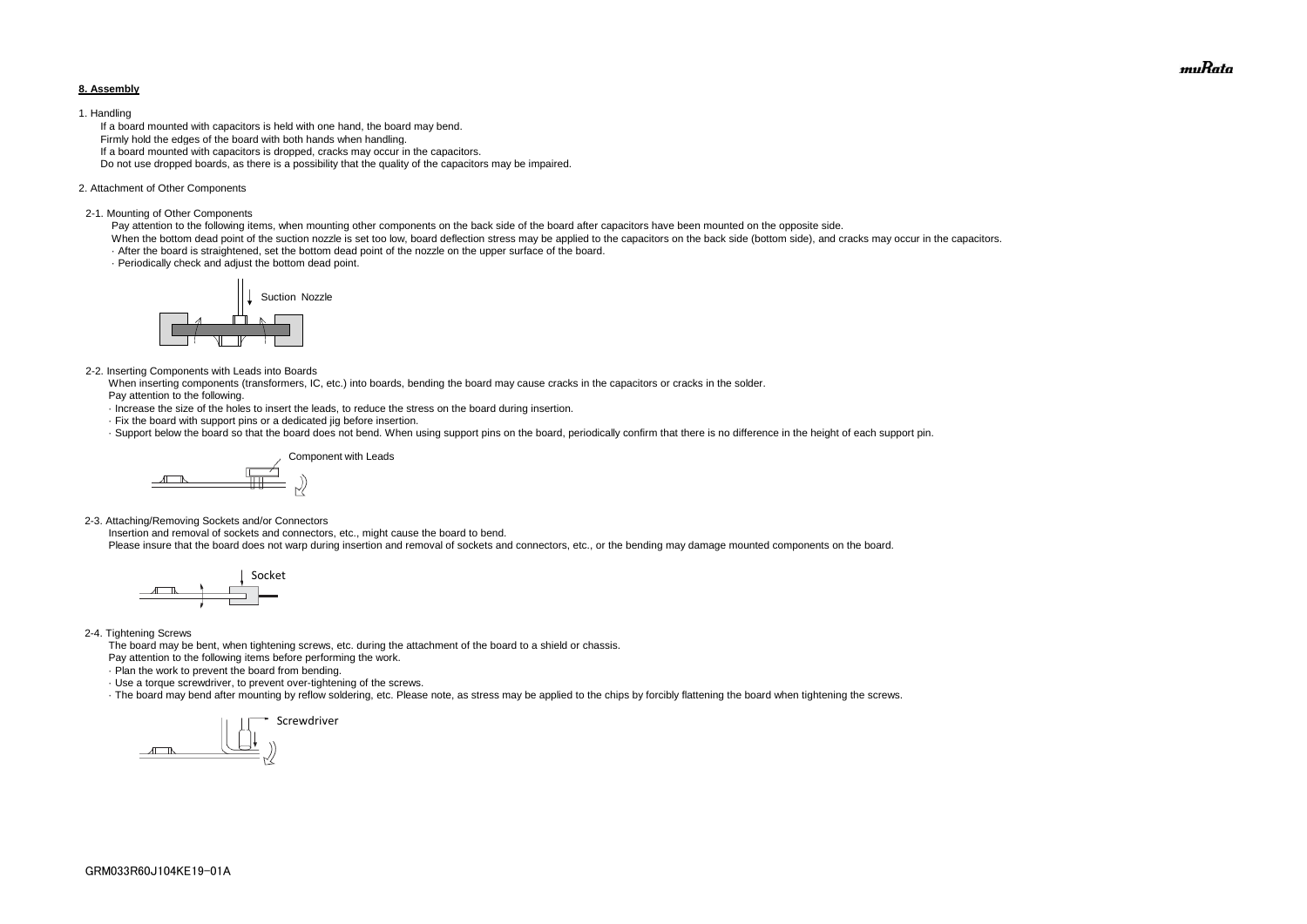# ■ Others

#### **1. Under Operation of Equipment**

- 1-1. Do not touch a capacitor directly with bare hands during operation in order to avoid the danger of an electric shock.
- 1-2. Do not allow the terminals of a capacitor to come in contact with any conductive objects (short-circuit). Do not expose a capacitor to a conductive liquid, inducing any acid or alkali solutions.
- 1-3. Confirm the environment in which the equipment will operate is under the specified conditions.
	- Do not use the equipment under the following environments.
	- (1) Being spattered with water or oil.
	- (2) Being exposed to direct sunlight.
	- (3) Being exposed to ozone, ultraviolet rays, or radiation.
	- (4) Being exposed to toxic gas (e.g., hydrogen sulfide, sulfur dioxide, chlorine, ammonia gas etc.)
	- (5) Any vibrations or mechanical shocks exceeding the specified limits.
	- (6) Moisture condensing environments.
- 1-4. Use damp proof countermeasures if using under any conditions that can cause condensation.

#### **2. Others**

If the circuit being used may cause an electrical shock, smoke or fire when a capacitor is shorted, be sure to install fail-safe functions, such as a fuse, to prevent secondary accidents. (2) This series are not safety standard certified products.

- 2-1. In an Emergency
	- (1) If the equipment should generate smoke, fire, or smell, immediately turn off or unplug the equipment.
	- If the equipment is not turned off or unplugged, the hazards may be worsened by supplying continuous power.
	- (2) In this type of situation, do not allow face and hands to come in contact with the capacitor or burns may be caused by the capacitor's high temperature.
- 2-2. Disposal of waste

When capacitors are disposed of, they must be burned or buried by an industrial waste vendor with the appropriate licenses.

- 2-3. Circuit Design
	- (1) Addition of Fail Safe Function

Capacitors that are cracked by dropping or bending of the board may cause deterioration of the insulation resistance, and result in a short.

2-4. Remarks

 Failure to follow the cautions may result, worst case, in a short circuit and smoking when the product is used. The above notices are for standard applications and conditions. Contact us when the products are used in special mounting conditions. Select optimum conditions for operation as they determine the reliability of the product after assembly. The data herein are given in typical values, not guaranteed ratings.

muRata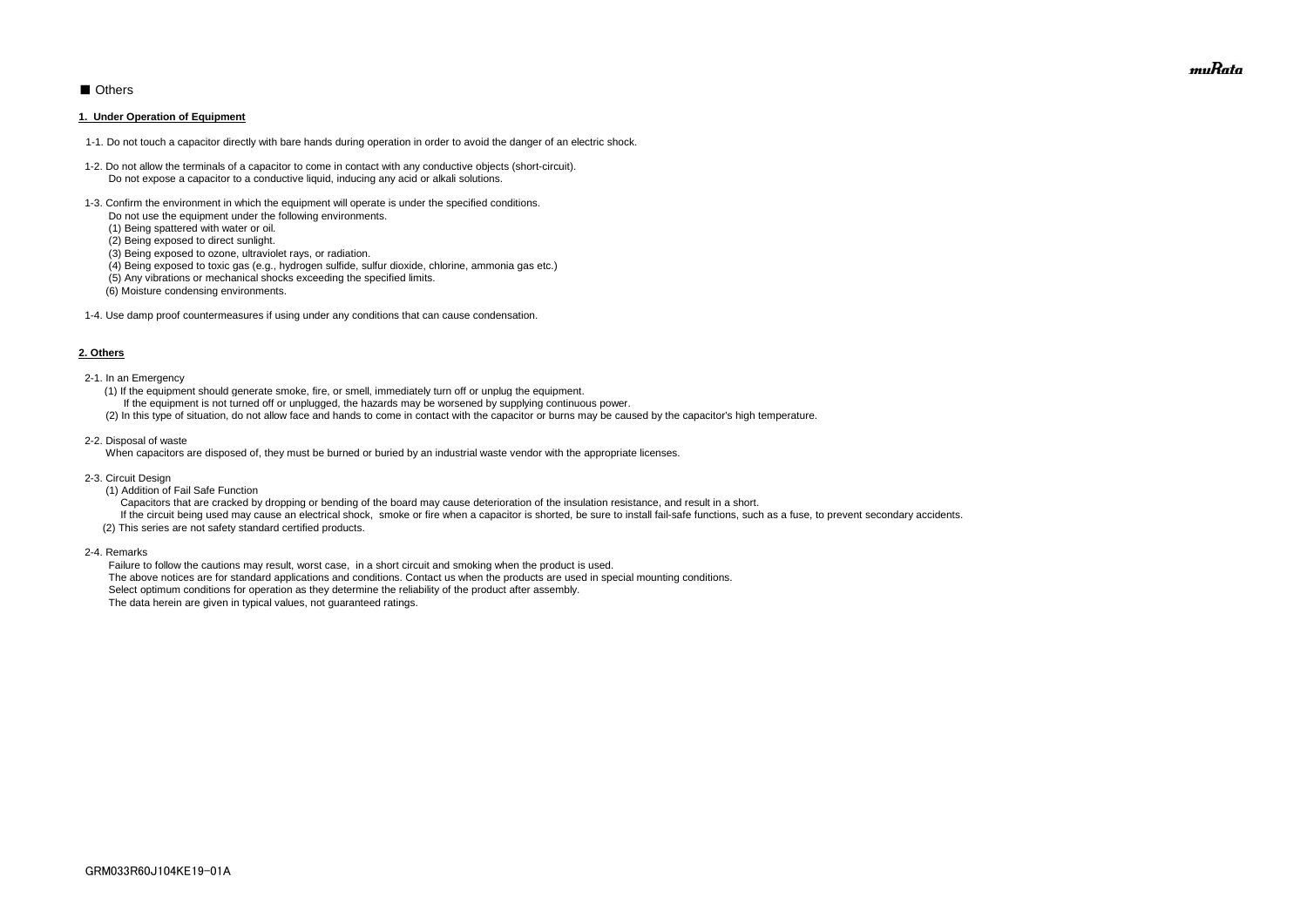#### **1.Operating Temperature**

- 1. The operating temperature limit depends on the capacitor.
- 1-1. Do not apply temperatures exceeding the maximum operating temperature. It is necessary to select a capacitor with a suitable rated temperature that will cover the operating temperature range. It is also necessary to consider the temperature distribution in equipment and the seasonal temperature variable factor.
- 1-2. Consider the self-heating factor of the capacitor The surface temperature of the capacitor shall not exceed the maximum operating temperature including self-heating.

#### **2.Atmosphere Surroundings (gaseous and liquid)**

- 1. Restriction on the operating environment of capacitors.
- 1-1. Capacitors, when used in the above, unsuitable, operating environments may deteriorate due to the corrosion of the terminations and the penetration of moisture into the capacitor.
- 1-2. The same phenomenon as the above may occur when the electrodes or terminals of the capacitor are subject to moisture condensation.
- 1-3. The deterioration of characteristics and insulation resistance due to the oxidization or corrosion of terminal electrodes may result in breakdown when the capacitor is exposed to corrosive or volatile gases or solvents for long periods of time.

#### **3.Piezo-electric Phenomenon**

1. When using high dielectric constant type capacitors in AC or pulse circuits, the capacitor itself vibrates at specific frequencies and noise may be generated. Moreover, when the mechanical vibration or shock is added to capacitor, noise may occur.

# **Notice**

## ■ Rating

muRata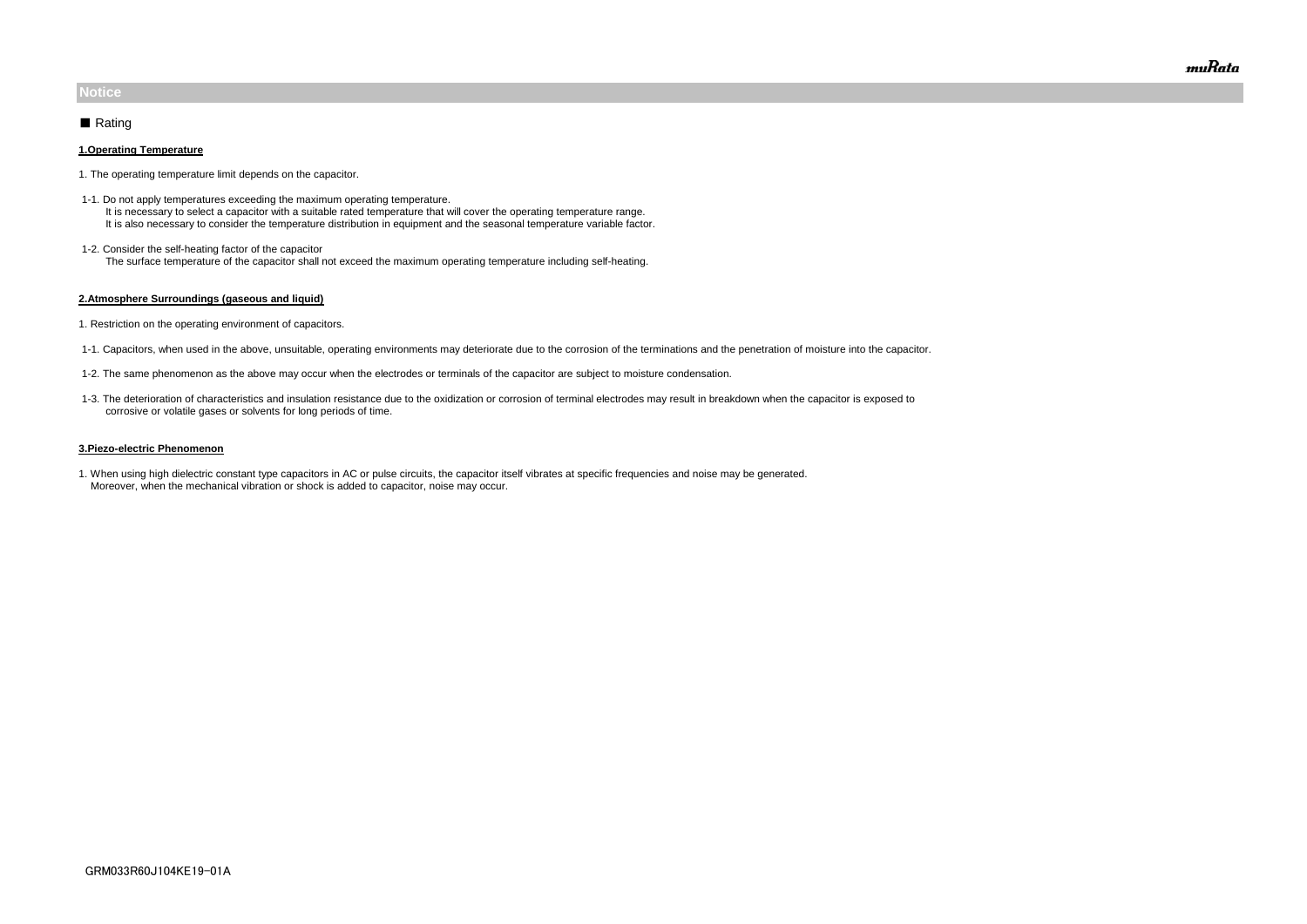# ■Soldering and Mounting

### **1.PCB Design**

 1-1. Unlike leaded components, chip components are susceptible to flexing stresses since they are mounted directly on the substrate. They are also more sensitive to mechanical and thermal stresses than leaded components. Excess solder fillet height can multiply these stresses and cause chip cracking. When designing substrates, take land patterns and dimensions into consideration to eliminate the possibility of excess solder fillet height.

1. Notice for Pattern Forms

 1-2. There is a possibility of chip cracking caused by PCB expansion/contraction with heat, because stress on a chip is different depending on PCB material and structure. When the thermal expansion coefficient greatly differs between the board used for mounting and the chip, it will cause cracking of the chip due to the thermal expansion and contraction. When capacitors are mounted on a fluorine resin printed circuit board or on a single-layered glass epoxy board, it may also cause cracking of the chip for the same reason.

| <b>Pattern Forms</b>                                      |                                                               |                                    |  |  |  |  |
|-----------------------------------------------------------|---------------------------------------------------------------|------------------------------------|--|--|--|--|
|                                                           | Prohibited                                                    | Correct                            |  |  |  |  |
| Placing Close to<br>Chassis                               | Chassis<br>Solder (ground)<br>Electrode Pattern<br>in section | <b>Solder Resist</b><br>in section |  |  |  |  |
| Placing of Chip<br>Components<br>and Leaded<br>Components | Lead Wire<br>in section                                       | <b>Solder Resist</b><br>in section |  |  |  |  |
| Placing of Leaded<br>Components after<br>Chip Component   | Soldering Iron<br><b>Lead Wire</b><br>in section              | <b>Solder Resist</b><br>in section |  |  |  |  |
| <b>Lateral Mounting</b>                                   |                                                               | <b>Solder Resist</b>               |  |  |  |  |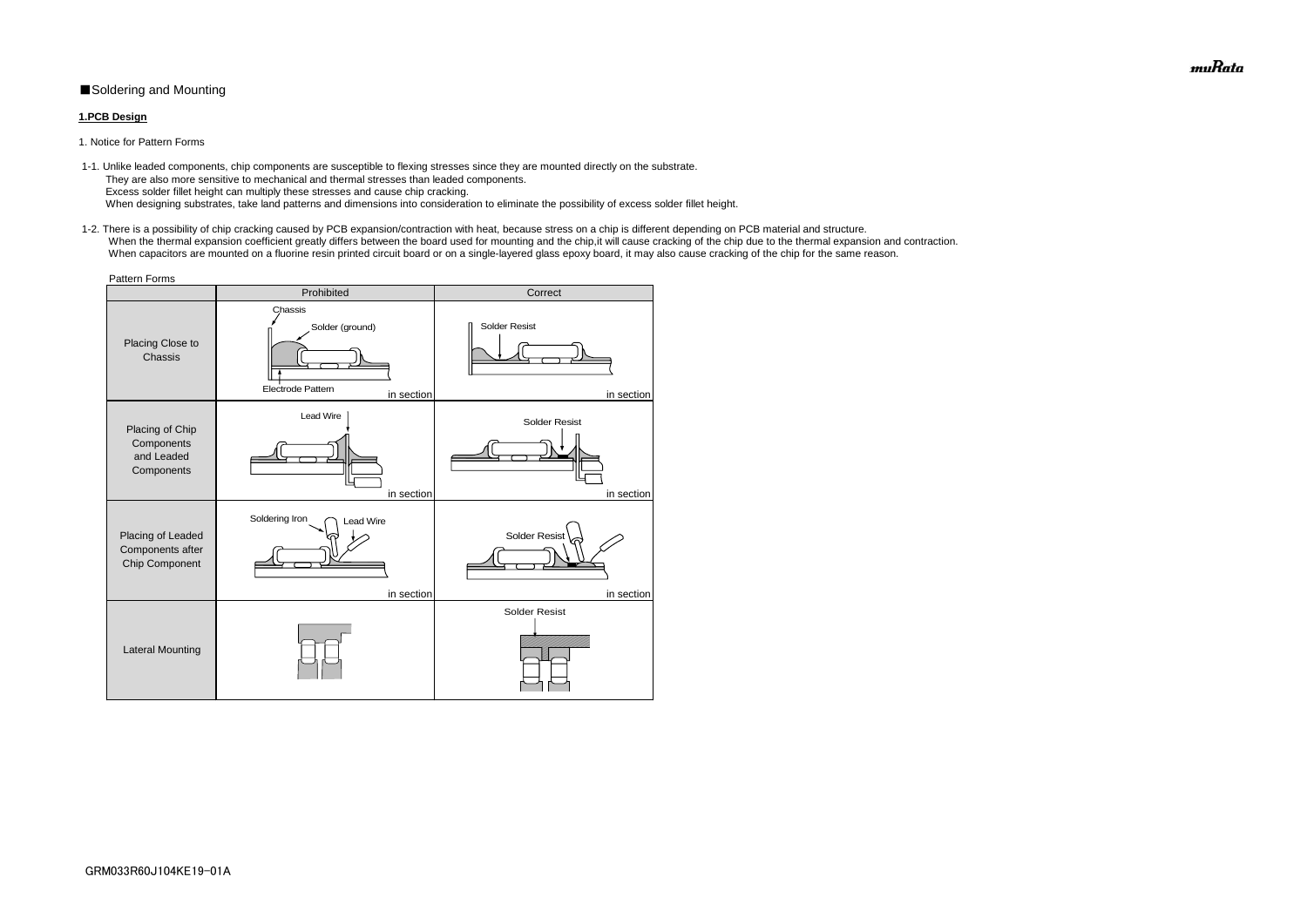2. Land Dimensions

Please confirm the suitable land dimension by evaluating of the actual SET / PCB.

# Table 1 Flow Soldering Method

Table 2 Reflow Soldering Method

| <b>Series</b> | Chip Dimension(L/W) Code | Chip(LxW)<br>(Dimensions Tolerance)      | a            | b            | $\mathbf C$    |
|---------------|--------------------------|------------------------------------------|--------------|--------------|----------------|
| <b>GRM</b>    | 01                       | $0.25 \times 0.125$                      | 0.10 to 0.11 | 0.07 to 0.12 | 0.125 to 0.145 |
| <b>GRM</b>    | 02                       | $0.4 \times 0.2$                         | 0.16 to 0.2  | 0.12 to 0.18 | 0.2 to 0.23    |
| <b>GRM</b>    | <b>MD</b>                | $0.5 \times 0.25$                        | 0.17 to 0.23 | 0.22 to 0.28 | 0.25 to 0.30   |
|               |                          | $0.6 \times 0.3$<br>$(+/-0.03)$          | 0.2 to 0.25  | 0.2 to 0.3   | 0.25 to 0.35   |
| <b>GRM</b>    | 03                       | $0.6 \times 0.3$<br>$(+/-0.05)$          | 0.2 to 0.25  | 0.25 to 0.35 | 0.3 to 0.4     |
|               |                          | $0.6 \times 0.3$<br>$(+/-0.09)$          | 0.23 to 0.3  | 0.25 to 0.35 | 0.3 to 0.4     |
| <b>GRM</b>    | 15                       | $1.0 \times 0.5$<br>(within +/-0.10)     | 0.3 to 0.5   | 0.35 to 0.45 | 0.4 to 0.6     |
|               |                          | $1.0 \times 0.5$<br>$(+/-0.15/+/-0.20)$  | 0.4 to 0.6   | 0.4 to 0.5   | 0.5 to 0.7     |
| <b>GRM</b>    | 18                       | $1.6 \times 0.8$<br>(within +/-0.10)     | 0.6 to 0.8   | 0.6 to 0.7   | 0.6 to 0.8     |
|               |                          | $1.6 \times 0.8$<br>$(+/-0.15/+/-0.20)$  | 0.7 to 0.9   | 0.7 to 0.8   | 0.8 to 1.0     |
| <b>GRM</b>    | ${\sf JN}$               | $1.8 \times 1.0$                         | 0.8 to 0.9   | 0.6 to 0.8   | 0.9 to 1.1     |
|               | 21                       | $2.0 \times 1.25$<br>(within $+/-0.10$ ) | 1.2          | 0.6          | 1.25           |
| <b>GRM</b>    |                          | $2.0 \times 1.25$<br>$(+/-0.15)$         | 1.2          | 0.6 to 0.8   | 1.2 to 1.4     |
|               |                          | $2.0 \times 1.25$<br>$(+/-0.20)$         | 1.0 to 1.4   | 0.6 to 0.8   | 1.2 to 1.4     |
| <b>GRM</b>    | 31                       | $3.2 \times 1.6$<br>(within+/-0.20)      | 1.8 to 2.0   | 0.9 to 1.2   | 1.5 to 1.7     |
|               |                          | $3.2 \times 1.6$<br>$(+/-0.30)$          | 1.9 to 2.1   | 1.0 to 1.3   | 1.7 to 1.9     |
| <b>GRM</b>    | 32                       | $3.2 \times 2.5$                         | 2.0 to 2.4   | 1.0 to 1.2   | 1.8 to 2.3     |
| <b>GRM</b>    | 43                       | $4.5 \times 3.2$                         | 3.0 to 3.5   | 1.2 to 1.4   | 2.3 to 3.0     |
| <b>GRM</b>    | 55                       | $5.7 \times 5.0$                         | 4.0 to 4.6   | 1.4 to 1.6   | 3.5 to 4.8     |

| <b>Series</b> | Chip Dimension(L/W) Code | Chip(LxW)         | a                     | b                     | C.                    |
|---------------|--------------------------|-------------------|-----------------------|-----------------------|-----------------------|
| <b>GRM</b>    | 18                       | $1.6 \times 0.8$  | $0.6 \text{ to } 1.0$ | $0.8 \text{ to } 0.9$ | $0.6 \text{ to } 0.8$ |
| <b>GRM</b>    | 21                       | $2.0 \times 1.25$ | 1.0 to $1.2$          | $0.9$ to 1.0          | $0.8$ to 1.1          |
| <b>GRM</b>    | 31                       | $3.2 \times 1.6$  | $2.2$ to $2.6$        | 1.0 to 1.1            | 1.0 to 1.4            |

Resistance to PCB bending stress may be improved by designing the "a" dimension with solder resist. (in mm)

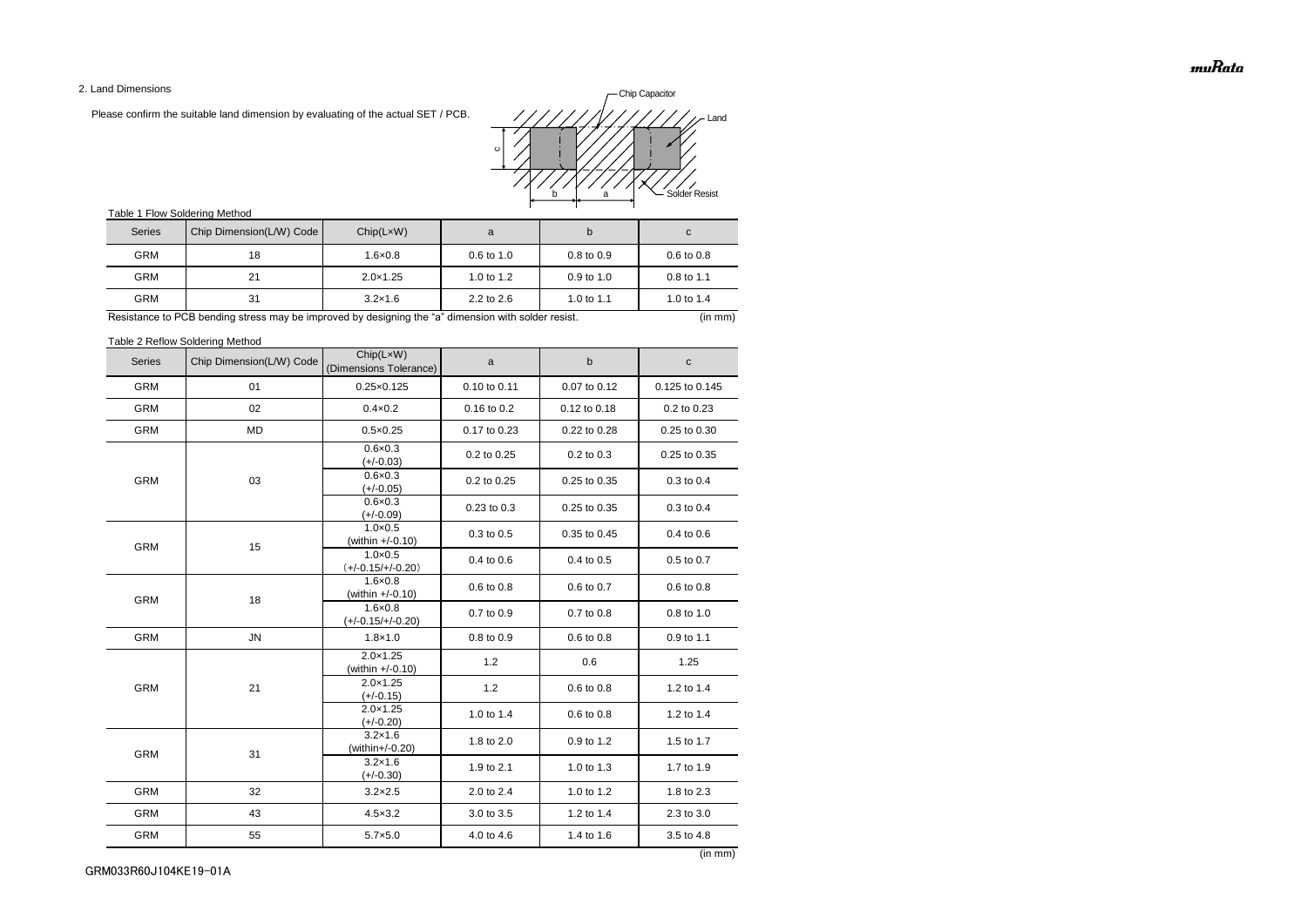## 3. Board Design

 When designing the board, keep in mind that the amount of strain which occurs will increase depending on the sizeand material of the board.



muRata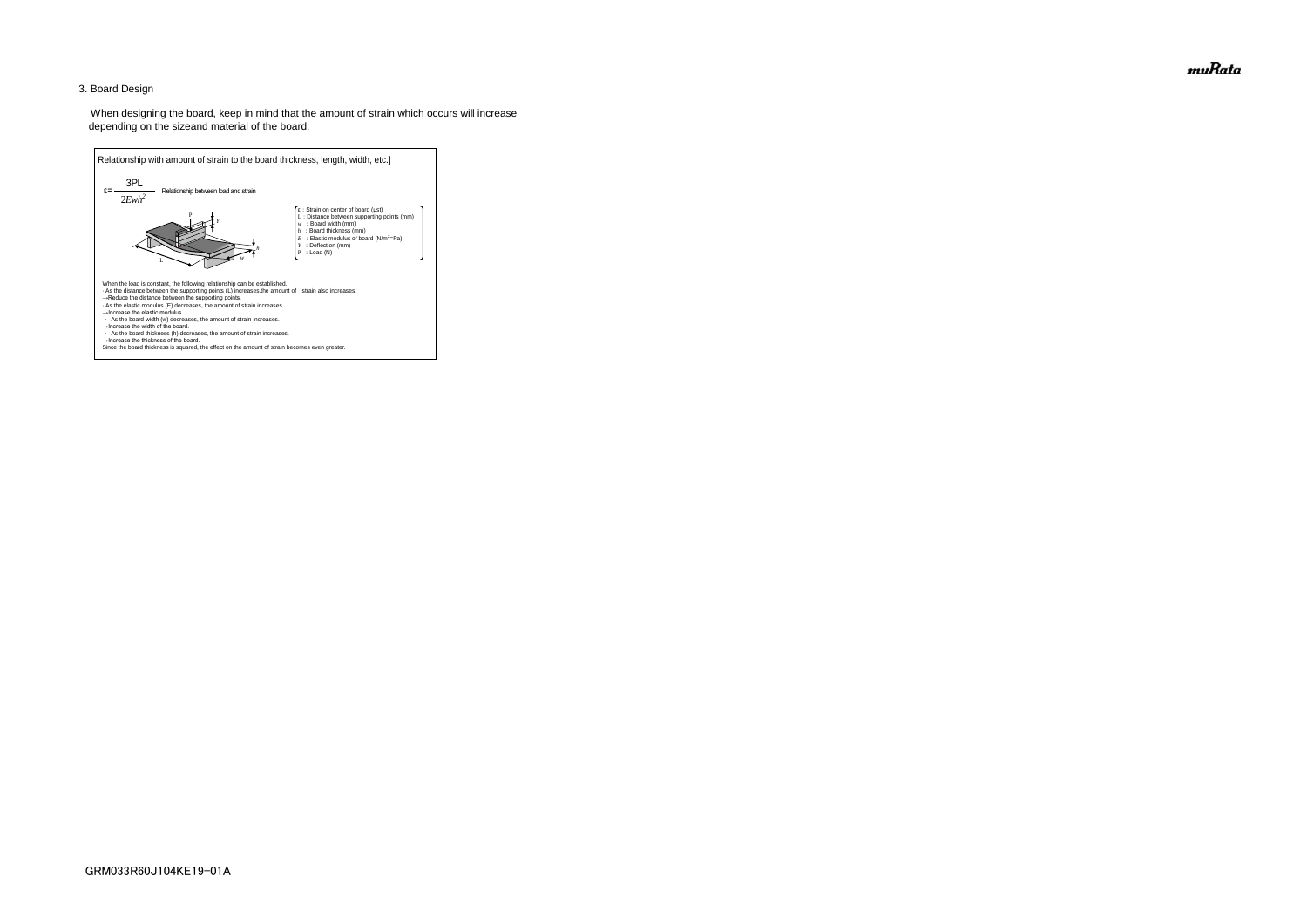#### **2.Item to be confirmed for Flow sordering**

If you want to temporarily attach the capacitor to the board using an adhesive agent before soldering the capacitor, first be sure that the conditions are appropriate for affixing the capacitor. If the dimensions of the land, the type of adhesive, the amount of coating, the contact surface area, the curing temperature, or other conditions are inappropriate, the characteristics of the capacitor may deteriorate.

- 1. Selection of Adhesive
- 1-1. Depending on the type of adhesive, there may be a decrease in insulation resistance. In addition, there is a chance that the capacitor might crack from contractile stress due to the difference in the contraction rate of the capacitor and the adhesive.
- 1-2. If there is not enough adhesive, the contact surface area is too small, or the curing temperature or curing time are inadequate, the adhesive strength will be insufficient and the capacitor may loosen or become disconnected during transportation or soldering.

If there is too much adhesive, for example if it overflows onto the land, the result could be soldering defects, loss of electrical connection, insufficient curing, or slippage after the capacitor is mounted. Furthermore, if the curing temperature is too high or the curing time is too long, not only will the adhesive strength be reduced, but solderability may also suffer due to the effects of oxidation on the terminations (outer electrodes) of the capacitor and the land surface on the board.

#### (1) Selection of Adhesive

Epoxy resins are a typical class of adhesive. To select the proper adhesive, consider the following points.

- 1) There must be enough adhesive strength to prevent the component from loosening or slipping during the mounting process.
- 2) The adhesive strength must not decrease when exposed to moisture during soldering.
- 3) The adhesive must have good coatability and shape retention properties.
- 4) The adhesive must have a long pot life.
- 5) The curing time must be short.
- 6) The adhesive must not be corrosive to the exterior of the capacitor or the board.
- 7) The adhesive must have good insulation properties.
- 8) The adhesive must not emit toxic gases or otherwise be harmful to health.
- 9) The adhesive must be free of halogenated compounds.

(2) Use the following illustration as a guide to the amount of adhesive to apply.

Chip Dimension (L/W) Code:18/21/31

#### 2.Flux

- 2-1. An excessive amount of flux generates a large quantity of flux gas, which can cause a deterioration of solderability, so apply flux thinly and evenly throughout. (A foaming system is generally used for flow solderring.)
- 2-2. Flux containing too high a percentage of halide may cause corrosion of the terminations unless there is sufficient cleaning. Use flux with a halide content of 0.1% max.
- 2-3. Strong acidic flux can corrode the capacitor and degrade its performance. Please check the quality of capacitor after mounting.

#### 3.Leaching of the terminations

 Set temperature and time to ensure that leaching of the terminations does not exceed 25% of the chip end area as a single chip (full length of the edge A-B-C-D shown at right) and 25% of the length A-B shown as mounted on substrate.





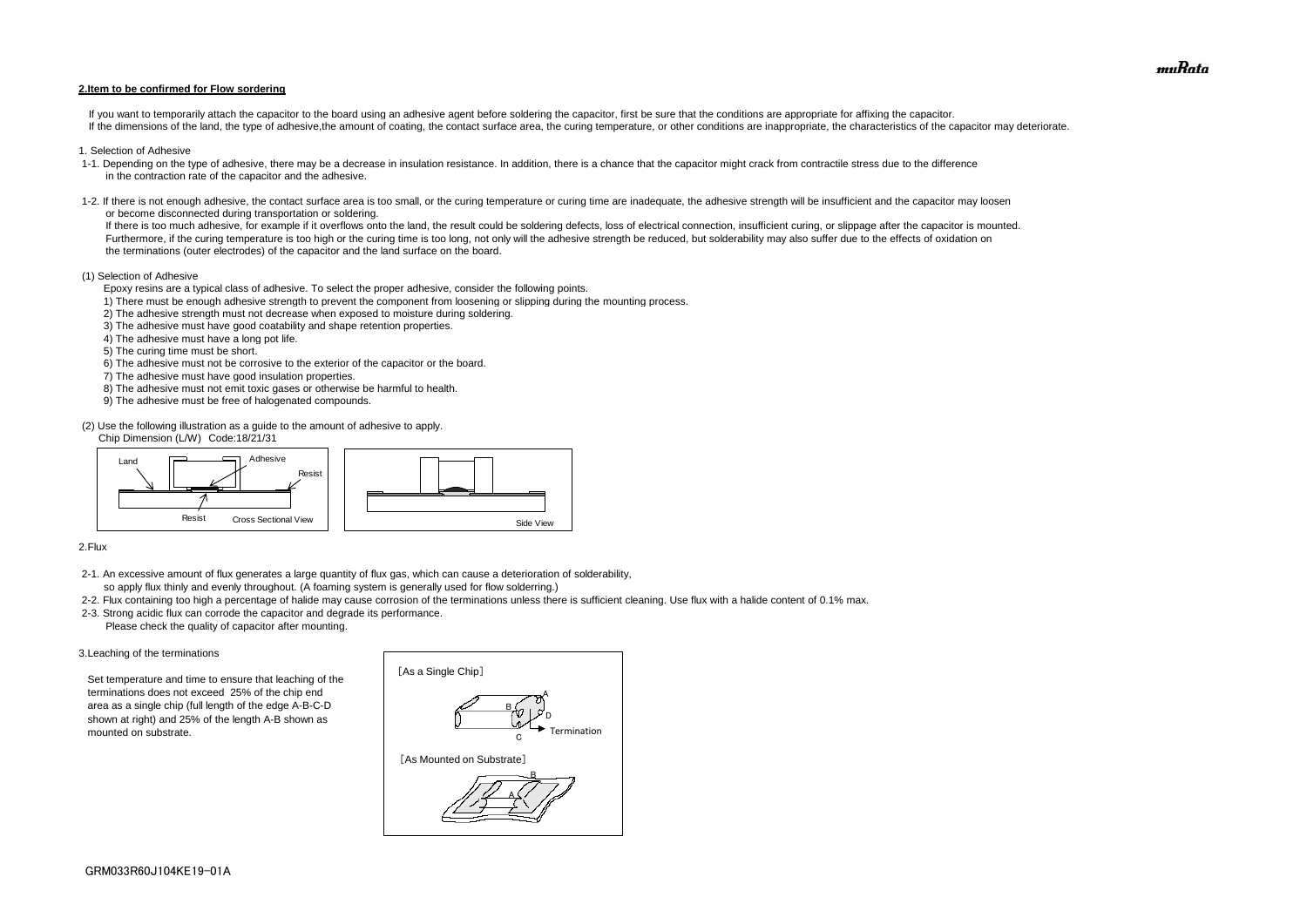## **3.Reflow soldering**

 The flux in the solder paste contains halogen-based substances and organic acids as activators. Strong acidic flux can corrode the capacitor and degrade its performance. Please check the quality of capacitor after mounting.

#### **4.Washing**

1. Please evaluate the capacitor using actual cleaning equipment and conditions to confirm the quality, and select the solvent for cleaning.

2. Unsuitable cleaning may leave residual flux or other foreign substances, causing deterioration of electrical characteristics and the reliability of the capacitors.

#### **5.Coating**

1. A crack may be caused in the capacitor due to the stress of the thermal contraction of the resin during curing process. The stress is affected by the amount of resin and curing contraction. Select a resin with low curing contraction. The difference in the thermal expansion coefficient between a coating resin or a molding resin and the capacitor may cause the destruction and deterioration of the capacitor such as a crack or peeling, and lead to the deterioration of insulation resistance or dielectric breakdown. Select a resin for which the thermal expansion coefficient is as close to that of the capacitor as possible. A silicone resin can be used as an under-coating to buffer against the stress.

2. Select a resin that is less hygroscopic.

 Using hygroscopic resins under high humidity conditions may cause the deterioration of the insulation resistance of a capacitor. An epoxy resin can be used as a less hygroscopic resin.

3. The halogen system substance and organic acid are included in coating material, and a chip corrodes by the kind of Coating material. Do not use strong acid type.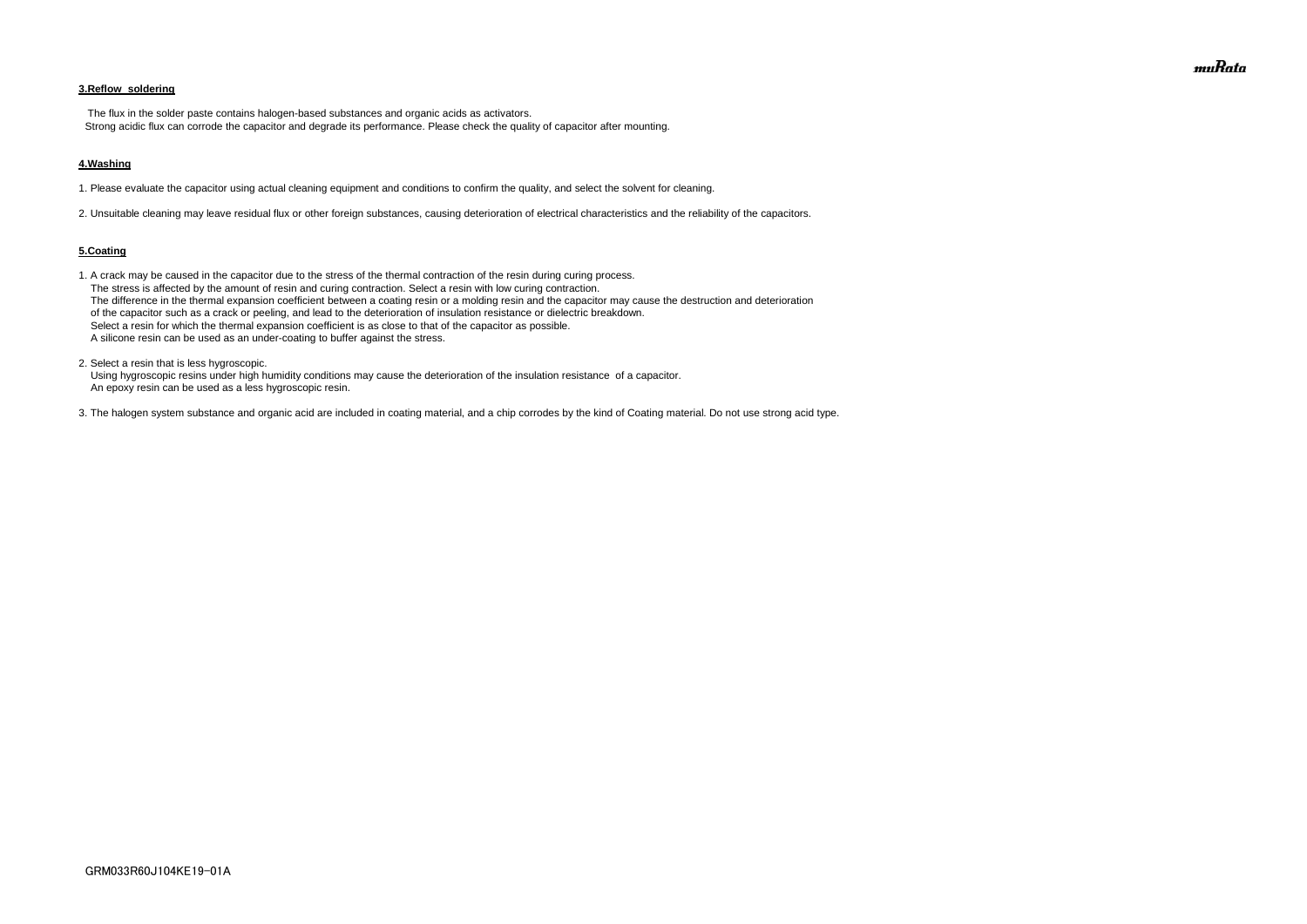# ■ Others

### **1.Transportation**

1. The performance of a capacitor may be affected by the conditions during transportation.

1-1. The capacitors shall be protected against excessive temperature, humidity and mechanical force during transportation.

- (1) Climatic condition
	- ・ low air temperature : -40℃
	- ・ change of temperature air/air : -25℃/+25℃
	- ・ low air pressure : 30 kPa
	- ・ change of air pressure : 6 kPa/min.

(2) Mechanical condition

Transportation shall be done in such a way that the boxes are not deformed and forces are not directly passed on to the inner packaging.

1-2. Do not apply excessive vibration, shock, or pressure to the capacitor.

(1) When excessive mechanical shock or pressure is applied to a capacitor, chipping or cracking may occur in the ceramic body of the capacitor.

(2) When the sharp edge of an air driver, a soldering iron, tweezers, a chassis, etc. impacts strongly on the surface of the capacitor, the capacitor may crack and short-circuit.

 1-3. Do not use a capacitor to which excessive shock was applied by dropping etc. A capacitor dropped accidentally during processing may be damaged.

## **2.Characteristics Evaluation in the Actual System**

- 1. Evaluate the capacitor in the actual system, to confirm that there is no problem with the performance and specification values in a finished product before using.
- 2. Since a voltage dependency and temperature dependency exists in the capacitance of high dielectric type ceramic capacitors, the capacitance may change depending on the operating conditions in the actual system. Therefore,be sure to evaluate the various characteristics, such as the leakage current and noise absorptivity, which will affect the capacitance value of the capacitor.
- 3. In addition,voltages exceeding the predetermined surge may be applied to the capacitor by the inductance in the actual system. Evaluate the surge resistance in the actual system as required.

muRata